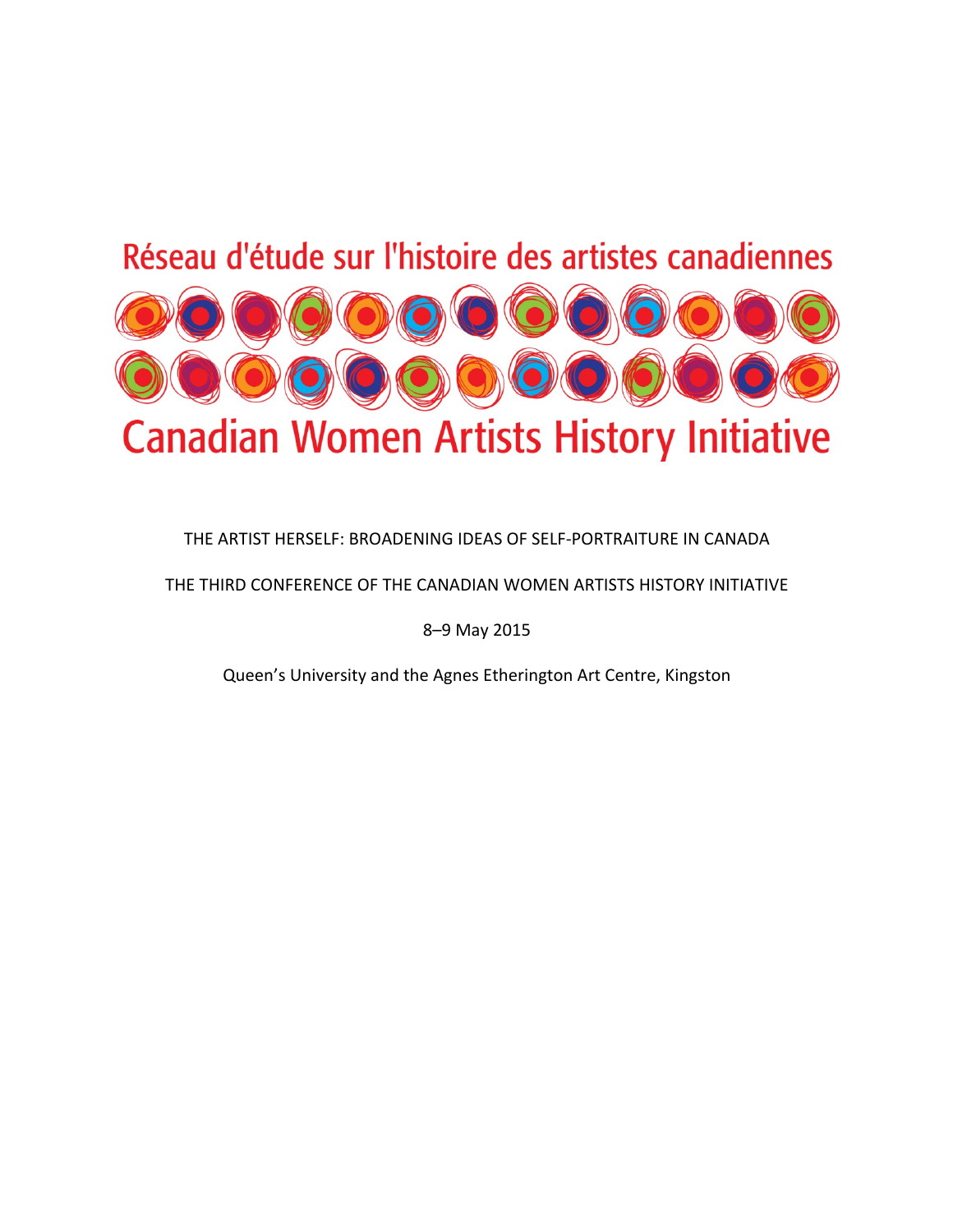The 3<sup>rd</sup> conference of the Canadian Women Artists History Initiative has been generously supported by sponsors whose assistance has made this event possible.

We express our sincere gratitude to the following:

The Agnes Etherington Art Centre

The Department of Art History and Art Conservation, Queen's University

The Faculty of Fine Arts, Concordia University

The Office of the Vice-President for Research and Graduate Studies, Concordia University

The Gail and Steven A. Jarislowsky Institute for Studies in Canadian Art, Concordia University

The Social Sciences and Humanities Research Council of Canada











Social Sciences and Humanities Research Council of Canada

Conseil de recherches en sciences humaines du Canada



oncordia Universit **Fine Arts** Gail and Stephen A. Jarislowsky<br>Institute for Studies in Canadian Art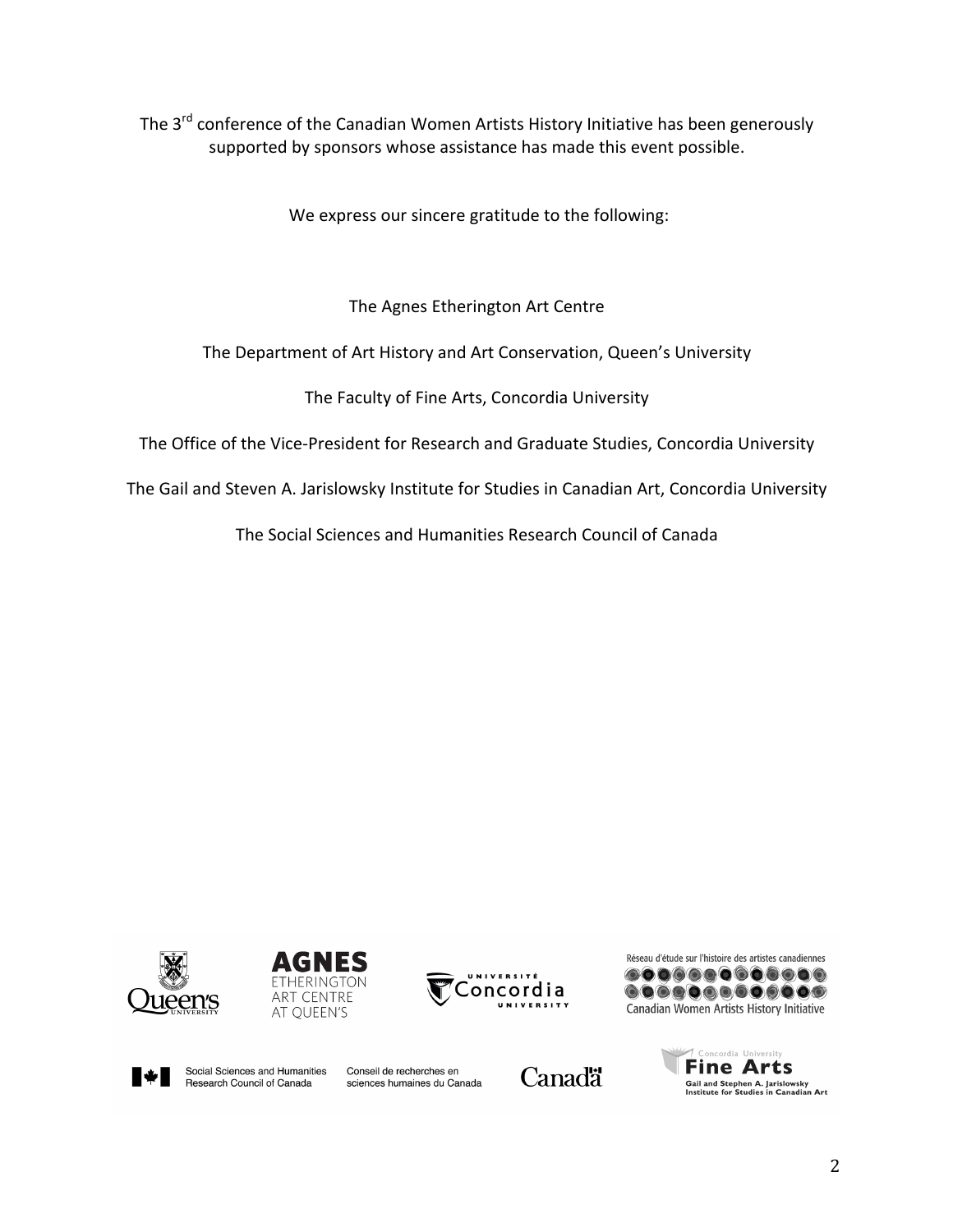## **CONFERENCE AT A GLANCE**

# **Registration:** Thursday 7 May 4:00-7:00 (Agnes Etherington Art Centre)

| <b>FRIDAY 8 MAY</b>                    |                                                                                                                                                                                                                                      |                                                                                                                                                                                                                                                        |                                                                                                                                                                                             |  |  |
|----------------------------------------|--------------------------------------------------------------------------------------------------------------------------------------------------------------------------------------------------------------------------------------|--------------------------------------------------------------------------------------------------------------------------------------------------------------------------------------------------------------------------------------------------------|---------------------------------------------------------------------------------------------------------------------------------------------------------------------------------------------|--|--|
| Registration: 8:00-4:00 (Dupuis Lobby) |                                                                                                                                                                                                                                      |                                                                                                                                                                                                                                                        |                                                                                                                                                                                             |  |  |
| $9:00 - 9:30$                          | <b>Opening Welcome (Dupuis Auditorium)</b>                                                                                                                                                                                           |                                                                                                                                                                                                                                                        |                                                                                                                                                                                             |  |  |
|                                        | Susan Mumm, Dean of Arts and Science, Queen's University<br>Kristina Huneault, Canadian Women Artists History Initiative, Concordia University                                                                                       |                                                                                                                                                                                                                                                        |                                                                                                                                                                                             |  |  |
|                                        | <b>STRAND 1</b><br><b>Subjects and Their Objects</b>                                                                                                                                                                                 | <b>STRAND 2</b><br><b>Self and Community</b>                                                                                                                                                                                                           | <b>STRAND 3</b><br><b>Bodies and Spaces</b>                                                                                                                                                 |  |  |
| $9:30 - 11:00$<br><b>Block</b><br>A    | <b>Mediated Subjects: Textiles</b><br>(Dupuis 217)<br>Chair: Amandina Anastassiades,<br>Queen's University<br>Peter Larocque<br>$\bullet$<br>Carolyn Dowdell<br>$\bullet$<br>Mark Clintberg<br>٠                                     | The Limits of Inclusion: Indigenous<br><b>Women and Visual Art Genres I</b><br>(Dupuis Auditorium)<br>Chair: Sherry Farrell Racette,<br>University of Manitoba<br><b>Sherry Farrell Racette</b><br>Lori Beavis<br>Alexandra Nahwegahbow<br>$\bullet$   | <b>Self-Image: Bodies and Faces</b><br>(Dupuis 215)<br>Chair: Allison Morehead,<br>Queen's University<br>Julia Skelly<br>$\bullet$<br>Devon Smither<br>$\bullet$<br>Catherine Sinclair<br>٠ |  |  |
| 11:00-11:30                            | <b>BREAK (Dupuis Lobby)</b>                                                                                                                                                                                                          |                                                                                                                                                                                                                                                        |                                                                                                                                                                                             |  |  |
| 11:30-1:00<br><b>Block</b><br>B        | <b>Mediated Subjects: Photography</b><br>(Dupuis 217)<br>Chair: Joan Schwartz,<br>Queen's University<br>Susan Close<br>$\bullet$<br>Colleen Skidmore<br>$\bullet$<br>Karla McManus                                                   | The Limits of Inclusion: Indigenous<br><b>Women and Visual Art Genres II</b><br>(Dupuis Auditorium)<br>Chair: Sarah E.K. Smith,<br><b>Harvard University</b><br>Annette de Stecher<br>Carolyn Butler Palmer<br>$\bullet$<br>Norman Vorano<br>$\bullet$ | Animal/Nature<br>(Dupuis 215)<br>Chair: Elysia French,<br>Queen's University<br>Andrea Terry<br>Kathleen Vaughan                                                                            |  |  |
| $1:00 - 2:30$                          | LUNCH (On Your Own)                                                                                                                                                                                                                  |                                                                                                                                                                                                                                                        |                                                                                                                                                                                             |  |  |
| $2:30 - 4:00$<br><b>Block</b><br>C     | <b>Mediated Subjects: Material</b><br><b>Objects and Creative Processes</b><br>(Dupuis Auditorium)<br>Chair: Rachel Gotlieb,<br><b>Gardiner Museum</b><br>Samantha Burton<br>Georgiana Uhlyarik<br>٠<br>Anne Koval                   | Self, Ethnicity and Colonial<br><b>Experience</b><br>(Dupuis 217)<br>Chair: Norman Vorano,<br>Queen's University<br>Lisa Binkley<br>Adrienne Johnson<br>Michelle Paquette                                                                              | <b>Subjects and Their Spaces</b><br>(Dupuis 215)<br>Chair: Katherine Romba.<br>Queen's University<br>Annmarie Adams<br>Amy Furness<br>Tanya Southcott                                       |  |  |
| $4:00 - 4:30$                          | <b>BREAK (Dupuis Lobby)</b>                                                                                                                                                                                                          |                                                                                                                                                                                                                                                        |                                                                                                                                                                                             |  |  |
| 4:30-5:30                              | <b>Public Panel (Dupuis Auditorium)</b><br>From Curatorial Eyes: Exhibiting and Collecting Canadian Women Artists, Then and Now<br>Moderator: Alicia Boutilier / Panelists: Dorothy Farr, Linda Jansma, Tobi Bruce, Sarah E.K. Smith |                                                                                                                                                                                                                                                        |                                                                                                                                                                                             |  |  |
| $5:30 - 7:30$                          | Exhibitions Launch and Reception (Agnes Etherington Art Centre)<br><b>Welcome and Remarks</b><br>Jan Allen, Director, Agnes Etherington Art Centre                                                                                   |                                                                                                                                                                                                                                                        |                                                                                                                                                                                             |  |  |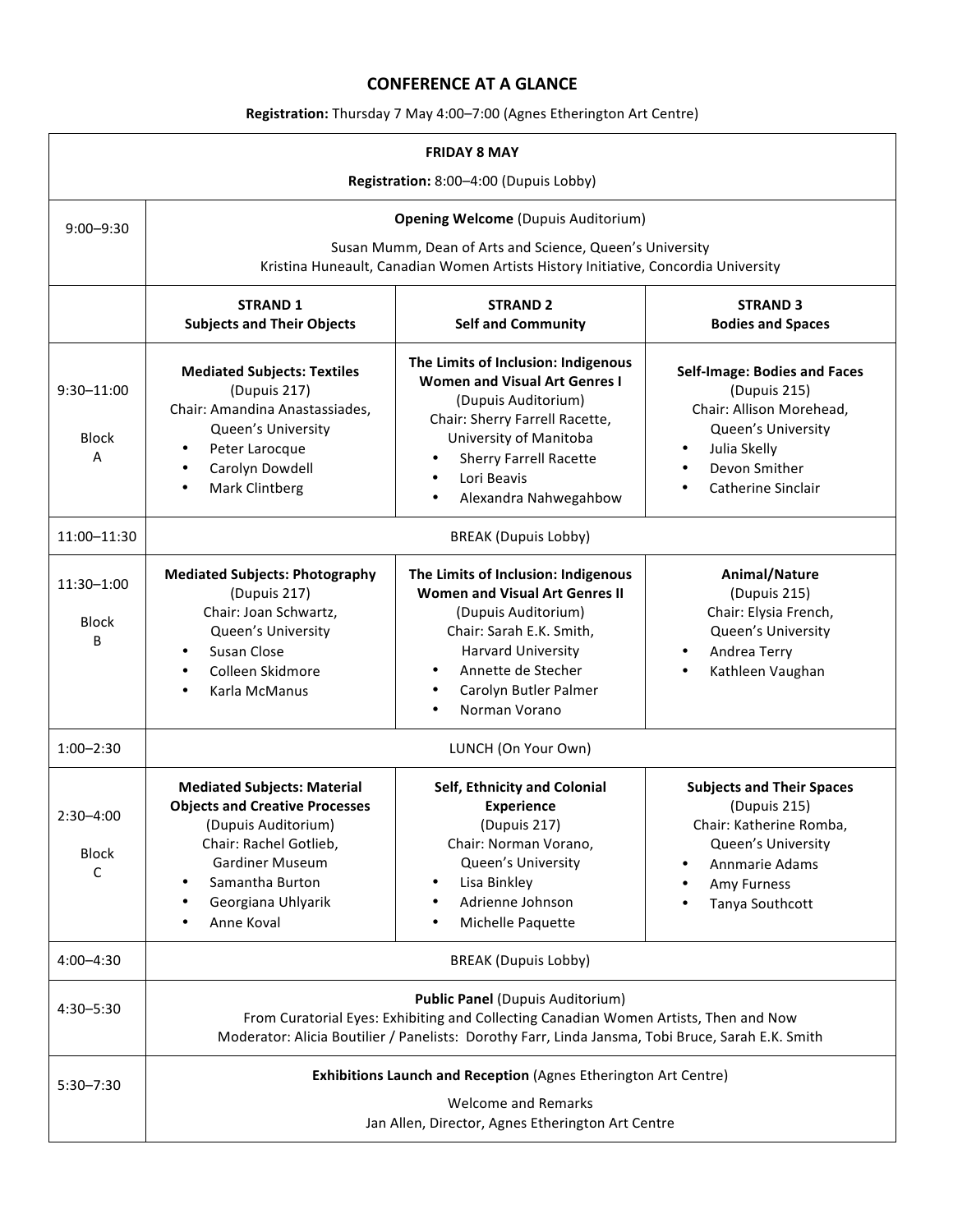| <b>SATURDAY 9 MAY</b>                   |                                                                                                                                                                                                             |                                                                                                                                                                           |                                                                                                                                                                                                                                                                                                     |  |  |
|-----------------------------------------|-------------------------------------------------------------------------------------------------------------------------------------------------------------------------------------------------------------|---------------------------------------------------------------------------------------------------------------------------------------------------------------------------|-----------------------------------------------------------------------------------------------------------------------------------------------------------------------------------------------------------------------------------------------------------------------------------------------------|--|--|
| Registration: 8:00-12:00 (Dupuis Lobby) |                                                                                                                                                                                                             |                                                                                                                                                                           |                                                                                                                                                                                                                                                                                                     |  |  |
|                                         | <b>KEYNOTE ADDRESS</b> (Dupuis Auditorium)                                                                                                                                                                  |                                                                                                                                                                           |                                                                                                                                                                                                                                                                                                     |  |  |
| $9:00 - 10:00$                          | Stitches and Thread: Transcultural Exchange and Gendered Creation across Global Networks, c.1600s-1800s<br>Beverly Lemire, University of Alberta                                                            |                                                                                                                                                                           |                                                                                                                                                                                                                                                                                                     |  |  |
|                                         | Introduction: Janice Helland, Queen's University                                                                                                                                                            |                                                                                                                                                                           |                                                                                                                                                                                                                                                                                                     |  |  |
| 10:00-10:30                             | <b>BREAK (Dupuis Lobby)</b>                                                                                                                                                                                 |                                                                                                                                                                           |                                                                                                                                                                                                                                                                                                     |  |  |
|                                         | <b>STRAND 1 (continued)</b><br><b>Subjects and Their Objects</b>                                                                                                                                            | <b>STRAND 2 (continued)</b><br><b>Self and Community</b>                                                                                                                  | <b>STRAND4</b><br><b>Self Portraits and Art History</b>                                                                                                                                                                                                                                             |  |  |
| 10:30-12:00<br><b>Block</b><br>Α        | <b>Mediated Subjects:</b><br><b>Scrapbooks, Albums and Diaries</b><br>(Dupuis 217)<br>Chair: Rosaleen Hill,<br>Queen's University<br>Andrea Kunard<br>Laura Murray and<br>Lisa Pietersma<br>Janice Anderson | <b>Public Self-Presentation</b><br>(Dupuis 215)<br>Chair: Steven McNeil,<br>Queen's University<br>Carey Pallister<br>Geneviève Lafleur<br>Susan Surette                   | <b>Looking at Self-Portraiture:</b><br><b>Method and History</b><br>(Dupuis Auditorium)<br>Chair: Anne Koval,<br>Mount Allison University<br>Lara Perry<br><b>Catherine MacKenzie</b><br>Dominic Hardy                                                                                              |  |  |
| 12:00-1:00                              | TOURS (Meet in Dupuis Lobby)<br>Queen's University Archives / Master of Art Conservation Labs                                                                                                               |                                                                                                                                                                           |                                                                                                                                                                                                                                                                                                     |  |  |
| 12:00-2:00                              | LUNCH (Ontario Hall 323)<br>Courtesy of the Department of Art History and Art Conservation                                                                                                                  |                                                                                                                                                                           |                                                                                                                                                                                                                                                                                                     |  |  |
| $2:00 - 3:30$<br><b>Block</b><br>B      | <b>Portrait Objects I</b><br>(Dupuis Auditorium)<br>Chair: Catherine MacKenzie,<br>Concordia University<br>Janice Helland<br>Rachel Gotlieb<br>Sandra Alfoldy                                               | <b>Portraitists and Self Portraiture</b><br>(Dupuis 217)<br>Chair: Pat Sullivan,<br>Agnes Etherington Art Centre<br>Isabel Luce<br>Jaclyn Meloche<br>Lora Senechal Carney | <b>Artists, Historians and Archives</b><br>(Dupuis 215)<br>Chair: Cynthia Hammond,<br>Concordia University<br><b>Heather Home</b><br>Loren Lerner<br>Mary Ellen Weller-Smith                                                                                                                        |  |  |
| $3:30 - 4:00$                           | <b>BREAK (Dupuis Lobby)</b>                                                                                                                                                                                 |                                                                                                                                                                           |                                                                                                                                                                                                                                                                                                     |  |  |
| $4:00 - 5:30$<br><b>Block</b><br>C      | <b>Portrait Objects II</b><br>(Dupuis 217)<br>Chair: Sarah Alford,<br>Queen's University<br>Jennifer Salahub<br>Julia McArthur and<br>Johanna Amos<br>Julie Hollenbach                                      |                                                                                                                                                                           | <b>Feeling the Chill:</b><br>Self-Representing through Struggle<br>in a Cold Academy<br>(Dupuis Auditorium)<br>Moderators: Susan Cahill, University<br>of Calgary, and Kristy Holmes,<br>Lakehead University / Panelists:<br>Dia da Costa; Erin Silver; Julia Skelly<br>Andrea Terry; Anne Whitelaw |  |  |
| $5:30 - 5:45$                           | <b>Closing Thanks (Dupuis Auditorium)</b><br>Janice Anderson, Canadian Women Artists History Initiative, Concordia University<br>Alicia Boutilier, Agnes Etherington Art Centre                             |                                                                                                                                                                           |                                                                                                                                                                                                                                                                                                     |  |  |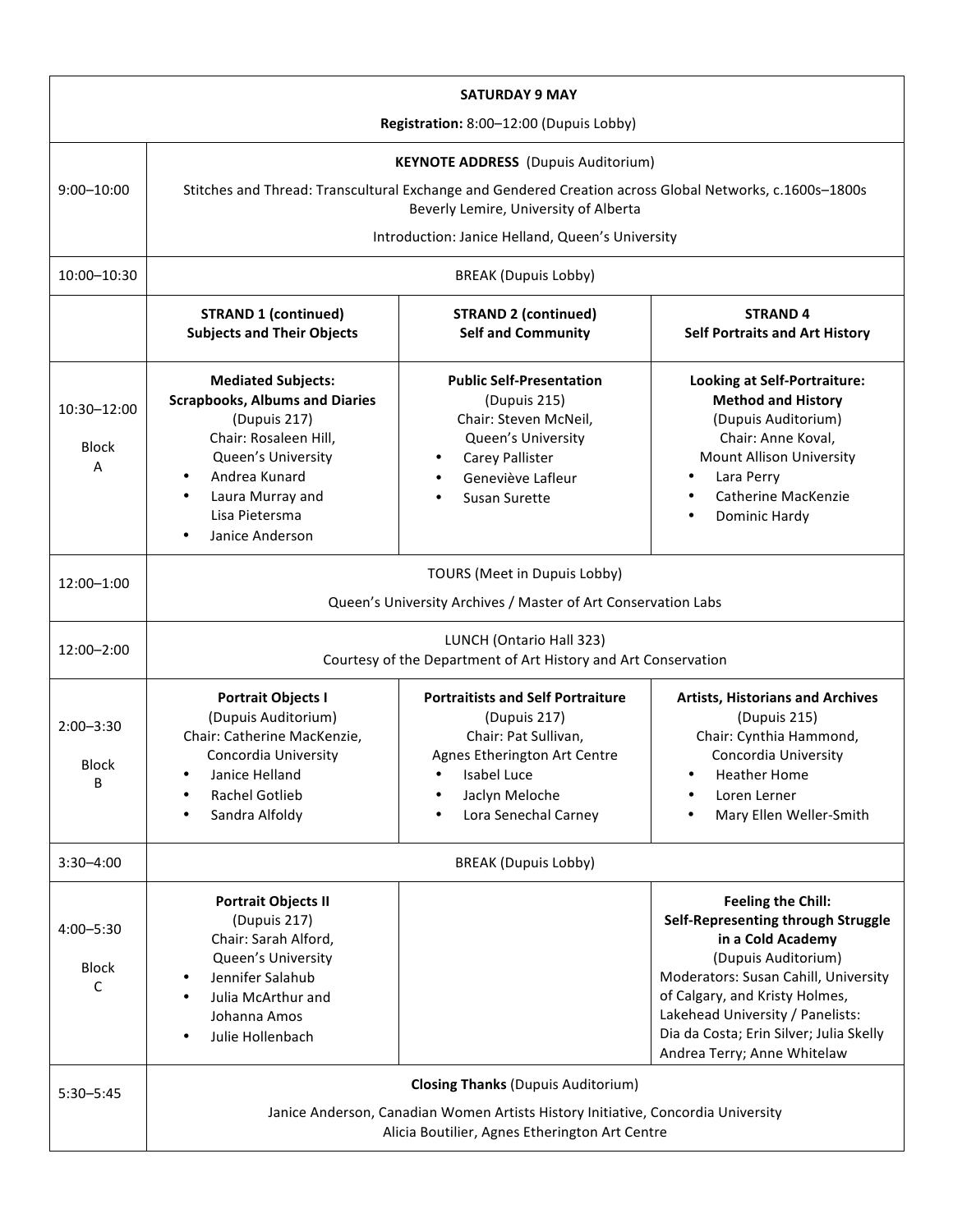#### **CONFERENCE PROGRAM**

# **FRIDAY 8 MAY**

#### **8:00–4:00 • Registration** (Dupuis Lobby)

\*Note: Registration is also open Thursday, 7 May, 4:00–7:00 at the Agnes Etherington Art Centre 

#### **9:00–9:30 Opening Welcome** (Dupuis Auditorium)

Susan Mumm (Dean of Arts and Science, Queen's University) Kristina Huneault (Canadian Women Artists History Initiative, Concordia University)

#### **9:30–11:00 BLOCK A**

#### **STRAND 1: SUBJECTS AND THEIR OBJECTS Mediated Subjects: Textiles** (Dupuis 217)

Chair: Amandina Anastassiades (Queen's University)

Faces in the Fabric? Self-Portraiture and Women's Textiles Peter Larocque (New Brunswick Museum)

"Her love of fine clothes": Self-Representation and the Fashions of Agnes Etherington Carolyn Dowdell (Queen's University)

Passion Over Reason: Joyce Wieland, Margaret Trudeau, and Fogo Island Mark Clintberg (Concordia University)

# **STRAND 2: SELF AND COMMUNITY** The Limits of Inclusion: Indigenous Women and **Visual Art Genres I** (Dupuis Auditorium)

Chair: Sherry Farrell Racette (University of Manitoba)

Nehiyawak Dolls as Self-Representation and Embodied History Sherry Farrell Racette (University of Manitoba)

A Conscious Act: Pauline Johnson, Esther White Deer and Self-Representation Lori Beavis (Concordia University)

From Great-Grandmothers to Great-Granddaughters: Representations of Generational Ties in Baby Carriers and Birchbark Baskets Alexandra Nahwegahbow (Carleton University)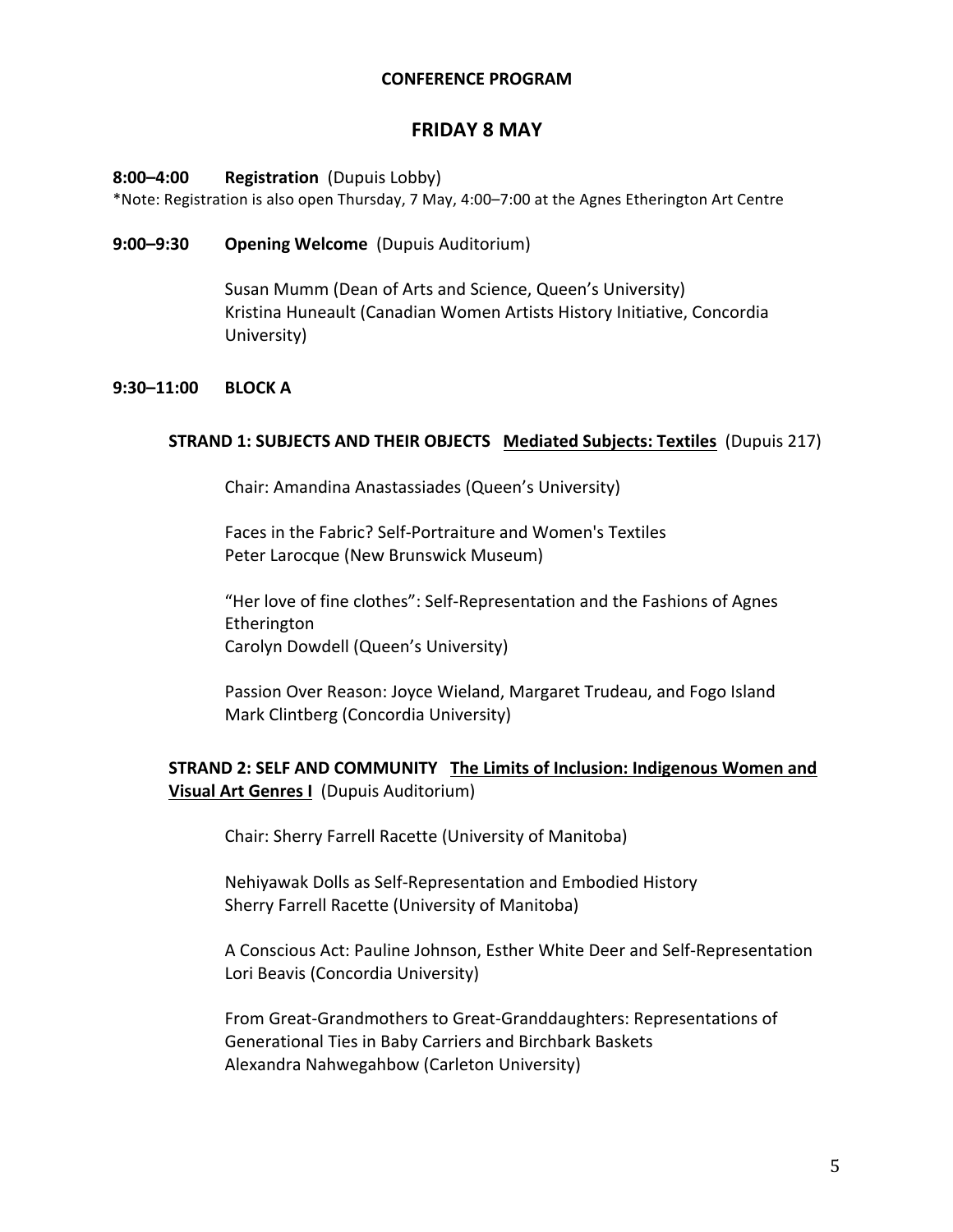#### **STRAND 3: BODIES AND SPACES** Self-Image: Bodies and Faces (Dupuis 215)

Chair: Allison Morehead (Queen's University)

"Oh Doctor, is it alright if I keep on my bracelet?": Probing Prudence Heward's Epistolary Self-Portrait Julia Skelly (Concordia University)

Duration and Unfinish in Pegi Nicol MacLeod's Self-Portraits Devon Smither (University of Toronto)

Circling the Essential: Alma Duncan's *Women Series* (1964–1967) Catherine Sinclair (Ottawa Art Gallery)

**11:00–11:30 BREAK** (Dupuis Lobby)

#### **11:30–1:00 BLOCK B**

#### **STRAND 1: SUBJECTS AND THEIR OBJECTS** Mediated Subjects: Photography (Dupuis 217)

Chair: Joan Schwartz (Queen's University)

Made in Canada: Self-Representation in Women's Early Camera Work in Canada Susan Close (University of Manitoba)

Mary Schäffer: "She Who Colors Slides" Colleen Skidmore (University of Alberta)

Images from the Frontier: Lorene Squire, Photography, and the Canadian Wilderness Karla McManus (Concordia University)

# **STRAND 2: SELF AND COMMUNITY** The Limits of Inclusion: Indigenous Women and **Visual Art Genres II** (Dupuis Auditorium)

Chair: Sarah E.K. Smith (Harvard University)

Representation of Self and Community: The Ceremonial Headdress of Caroline Gros-Louis Annette de Stecher (Université Laval)

Ellen Neel's Totemland in the Era of Do-It-Yourself-Culture Carolyn Butler Palmer (University of Victoria)

Indigenous Cultures and the Potentials of Self-Portraiture: The Case of Kenojuak Norman Vorano (Queen's University)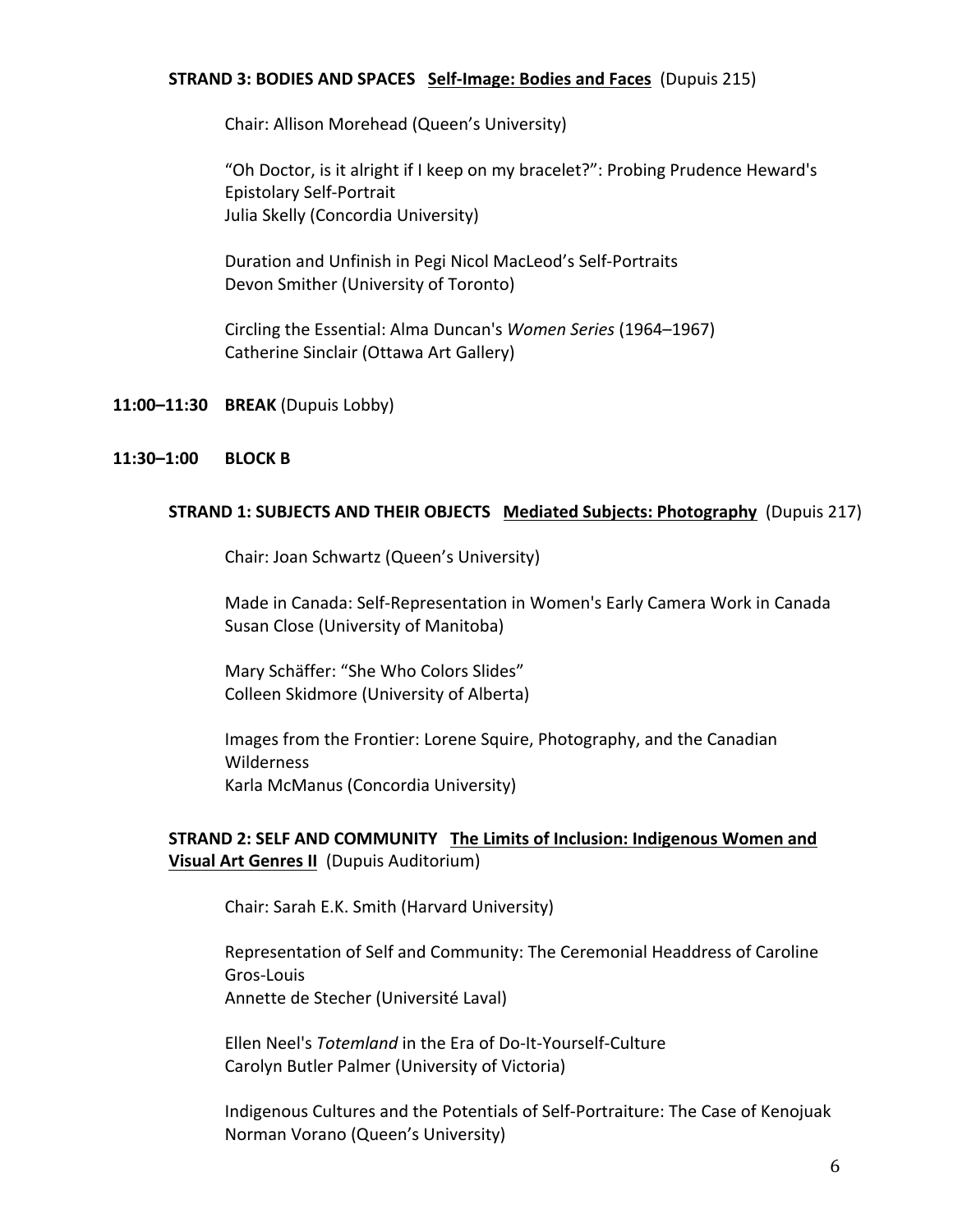#### **STRAND 3: BODIES AND SPACES Animal/Nature** (Dupuis 215)

Chair: Elysia French (Queen's University)

Treks, Traces, and Technology: Contemporary Challenges to Historical Art Andrea Terry (Lakehead University)

Cartographies of Self: Portrait of the Artist as an Urban Dog Walker Kathleen Vaughan (Concordia University)

**1:00–2:30 <b>LUNCH** (On Your Own)

#### **2:30–4:00 BLOCK C**

# **STRAND 1: SUBJECTS AND THEIR OBJECTS Mediated Subjects: Material Objects and Creative Processes** (Dupuis Auditorium)

Chair: Rachel Gotlieb (Gardiner Museum)

Illustrating the In-Between: Emily Carr, Self-Portraiture, and the Nineteenth-Century Travel Picture Samantha Burton (University of Southern California)

Christiane Pflug: A Certain Degree of Truthfulness Georgiana Uhlyarik (Art Gallery of Ontario)

Mary Pratt: Still Life as Self-Portraiture Anne Koval (Mount Allison University)

#### **STRAND 2: SELF AND COMMUNITY** Self, Ethnicity and Colonial Experience (Dupuis 217)

Chair: Norman Vorano (Queen's University)

Making the Fallowfield Quilt: Needlework, Textiles, and Design as Method for Self-Portraiture Lisa Binkley (Queen's University)

African Canadian Women in Canadian Art? Adrienne Johnson (Concordia University)

De l'invisibilité à l'agentivité : les représentations canadiennes-françaises de Kateri Tekakwitha Michelle Paquette (Université du Québec à Montréal)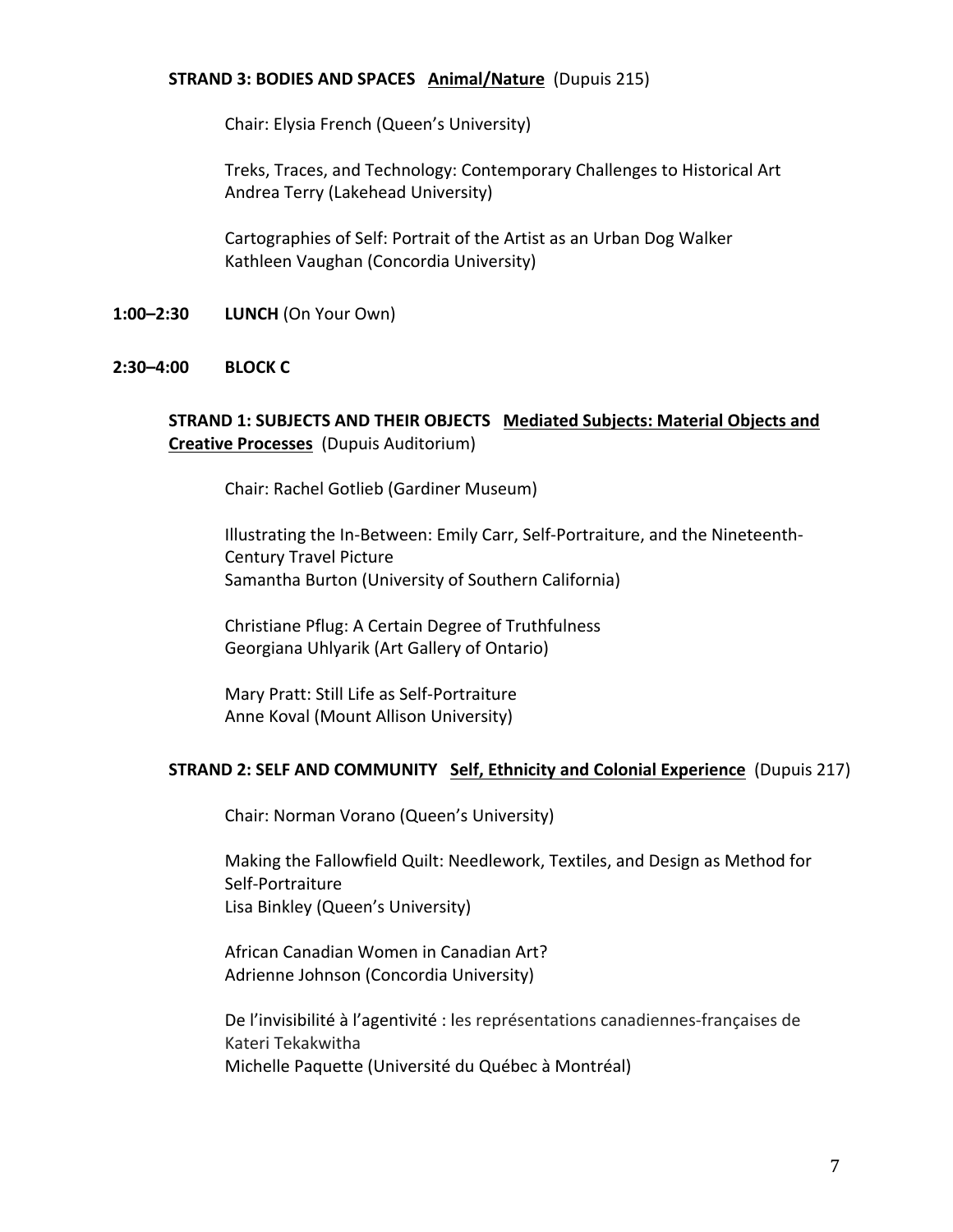#### **STRAND 3: BODIES AND SPACES Subjects and their Spaces** (Dupuis 215)

Chair: Katherine Romba (Queen's University)

Maude Abbott Herself: Architecture as Self-Representation Annmarie Adams (McGill University)

The Artist in Her Studio, Across Time, Beyond Place Amy Furness (Art Gallery of Ontario)

The Photography of Edith Mather Tanya Southcott (McGill University)

**4:00–4:30 BREAK** (Dupuis Lobby)

#### **4:30–5:30 PUBLIC/PLENARY PANEL** (Dupuis Auditorium)

From Curatorial Eyes: Exhibiting and Collecting Canadian Women Artists, Then and Now

Moderator: Alicia Boutilier (Agnes Etherington Art Centre)

Panelists: Dorothy Farr (Independent Scholar), Linda Jansma (The Robert McLaughlin Gallery), Tobi Bruce (Art Gallery of Hamilton), Sarah E.K. Smith (Harvard University)

## **5:30–7:30 EXHIBITIONS LAUNCH AND RECEPTION** (Agnes Etherington Art Centre)

Welcome and Remarks

Jan Allen (Director, Agnes Etherington Art Centre)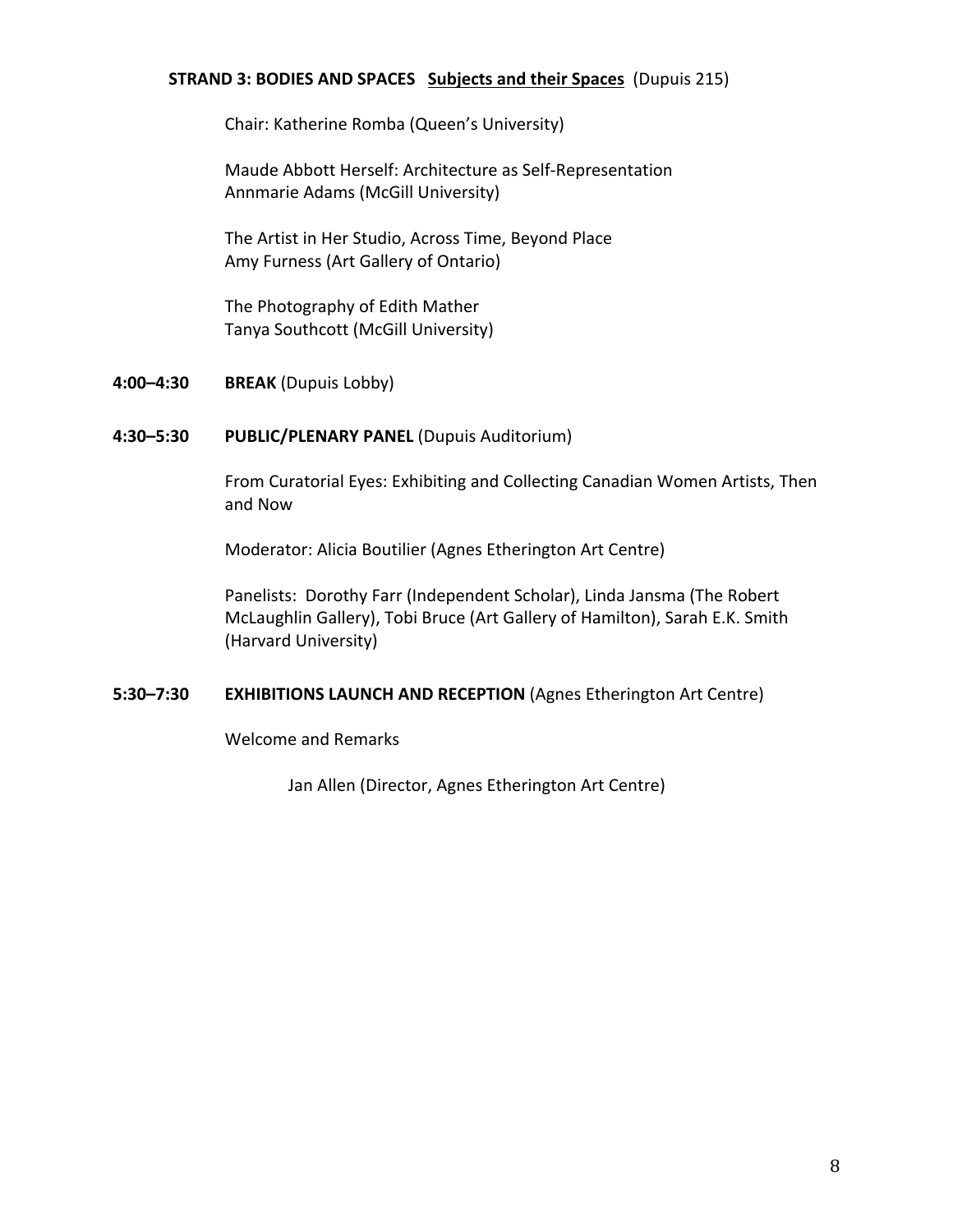# **SATURDAY 9 MAY**

- 8:00-12:00 **Registration** (Dupuis Lobby)
- 9:00-10:00 **KEYNOTE ADDRESS** (Dupuis Auditorium)

Introduction: Janice Helland (Queen's University)

Stitches and Thread: Transcultural Exchange and Gendered Creation across Global Networks, c.1600s-1800s

Beverly Lemire (University of Alberta)

**10:00–10:30 BREAK** (Dupuis Lobby)

## **10:30–12:00 BLOCK A**

# **STRAND 1: SUBJECTS AND THEIR OBJECTS (continued) Mediated Subjects: Scrapbooks, Albums, and Diaries** (Dupuis 217)

Chair: Rosaleen Hill (Queen's University)

Photography as Gesture in Historical Family Albums Andrea Kunard (National Gallery of Canada)

"A Valuable Book [to me]": The Scrapbooks of Minnie McColeman as Archive and Labour Laura Murray (Queen's University) and Lisa Pietersma (Queen's University)

Katherine Jane Ellice: Painted Interiors as Portraits of the Self Janice Anderson (Concordia University)

## **STRAND 2: SELF AND COMMUNITY (continued) Public Self-Presentation** (Dupuis 215)

Chair: Steven McNeil (Queen's University)

Sister Marie Osithe's Self-Portraiture Carey Pallister (Sisters of St. Ann Archives)

La galeriste elle-même : Agnès Lefort, autoreprésentations et discours de réception Geneviève Lafleur (Université du Québec à Montréal)

Greta Dale's Clay Reliefs: Professionalism, Feminism and Femininity Susan Surette (NSCAD University)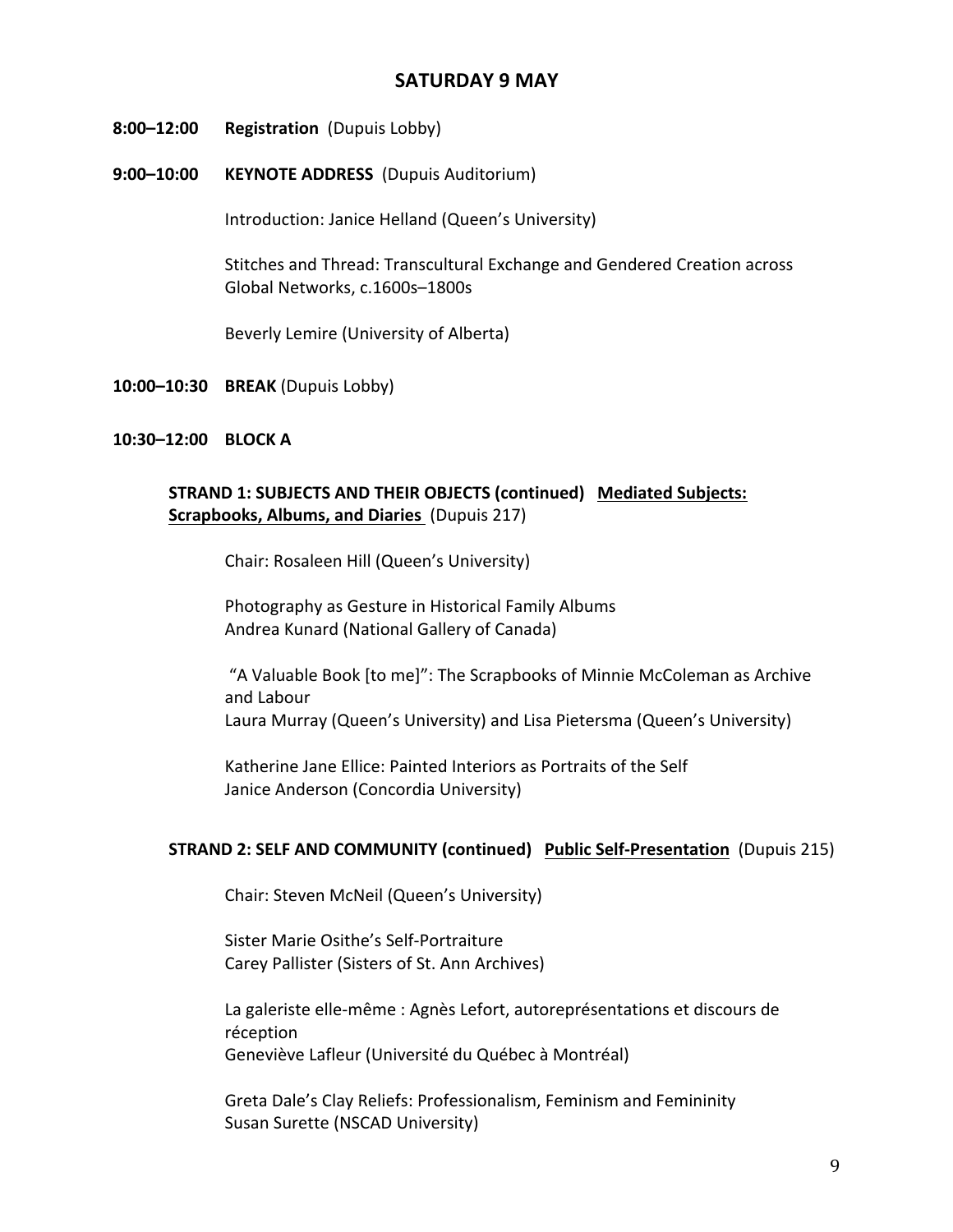# **STRAND 4: SELF-PORTRAITS AND ART HISTORY** Looking at Self-Portraiture: Method and History (Dupuis Auditorium)

Chair: Anne Koval (Mount Allison University)

Nan Cheney and the Gift of Portraits Lara Perry (University of Brighton)

Making Space for Another Vera Catherine MacKenzie (Concordia University)

To Find Ourselves?: Searching for Self-Portraiture by Women Artists in Québec **Art History** Dominic Hardy (Université du Québec à Montréal)

**12:00–1:00 TOURS** (Meet in Dupuis Lobby)

Queen's University Archives Master of Art Conservation Labs

**12:00–2:00 LUNCH** (Ontario Hall 323) Courtesy of the Department of Art History and Art Conservation

#### **2:00–3:30 BLOCK B**

# **STRAND 1: SUBJECTS AND THEIR OBJECTS (continued) Portrait Objects I**  (Dupuis Auditorium)

Chair: Catherine MacKenzie (Concordia University)

Embroidered Samplers: Crafting Children Janice Helland (Queen's University)

Canadian Women China Painters: Artists and Amateurs Rachel Gotlieb (Gardiner Museum)

You Are What You Craft: Food as Portraiture Sandra Alfoldy (Nova Scotia College of Art and Design University)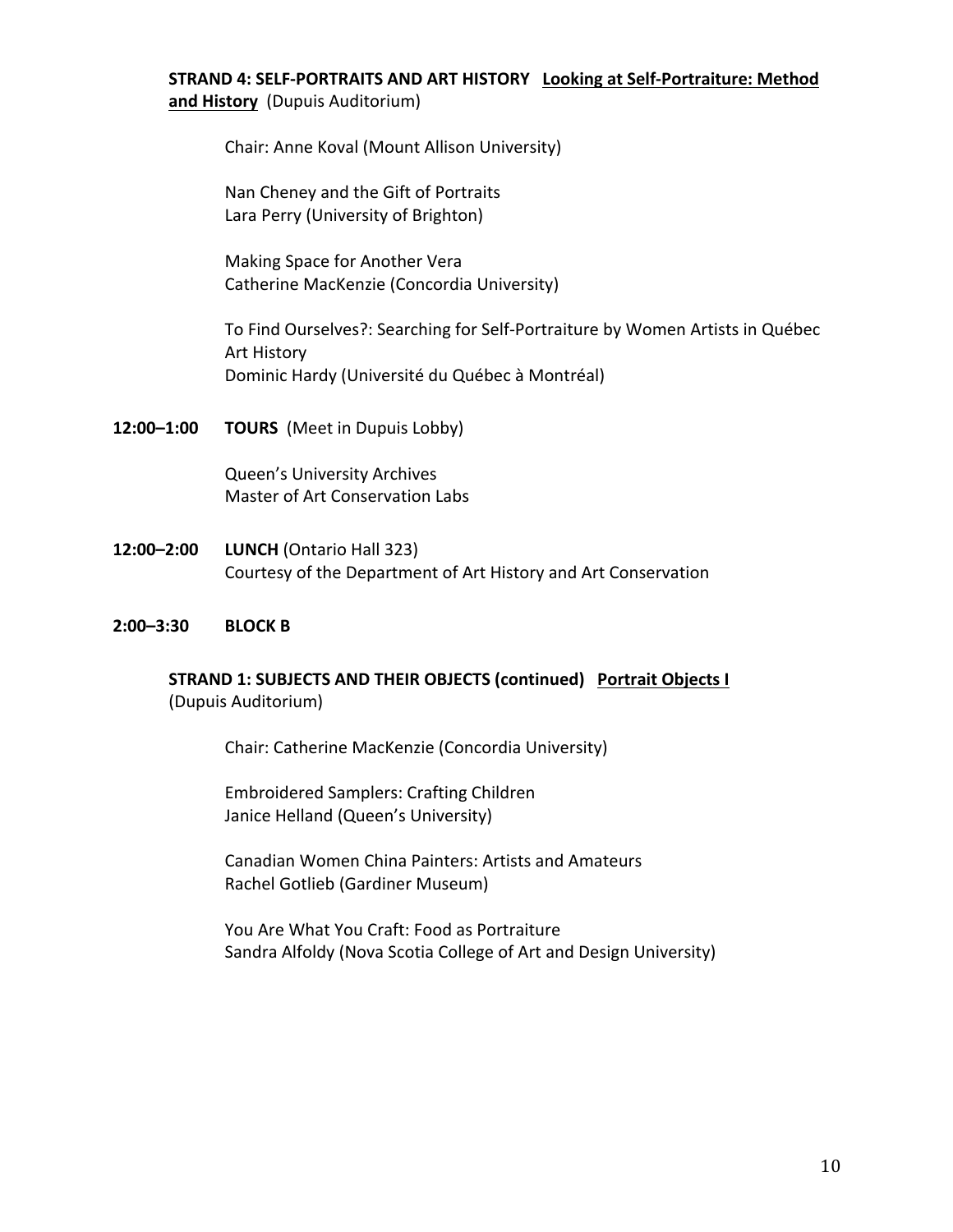# **STRAND 2: SELF AND COMMUNITY (continued) Portraitists and Self-Portraiture** (Dupuis 217)

Chair: Pat Sullivan (Agnes Etherington Art Centre)

Collaborative Portraits: Gertrude Des Clayes and Montreal's Anglophone Elite Isabel Luce (Queen's University)

Facing a Canadian Cultural Heritage: The Politics of Portraiture Jaclyn Meloche (Concordia University)

Pegi Nicol, Modern Woman Lora Senechal Carney (University of Toronto)

# **STRAND 4: SELF-PORTRAITS AND ART HISTORY Artists, Historians and Archives** (Dupuis 215)

Chair: Cynthia Hammond (Concordia University)

The Archival Fonds as Holographic Portrait Heather Home (Queen's University Archives)

Anna Dawson Harrington's (1851–1970) Drawings and Letters: Visual and Textual Elements of an Autobiography Loren Lerner (Concordia University)

Frances Anne Hopkins: Self-Portraits Mary Ellen Weller-Smith (Independent Scholar)

- **3:30–4:00 BREAK** (Dupuis Lobby)
- **4:00–5:30 BLOCK C**

## **STRAND 1: SUBJECTS AND THEIR OBJECTS (continued) Portrait Objects II (Dupuis 217)**

Chair: Sarah Alford (Queen's University)

"Remember Me When This You See" Jennifer Salahub (Alberta College of Art and Design)

An Enigmatic Likeness: A Posy for Harriet Ford (1859–1938) Julia McArthur (Independent Scholar) and Johanna Amos (Queen's University)

Crossed Swords on Porcelain: Restoring and the Home, Re-Imagining the Woman Julie Hollenbach (Queen's University)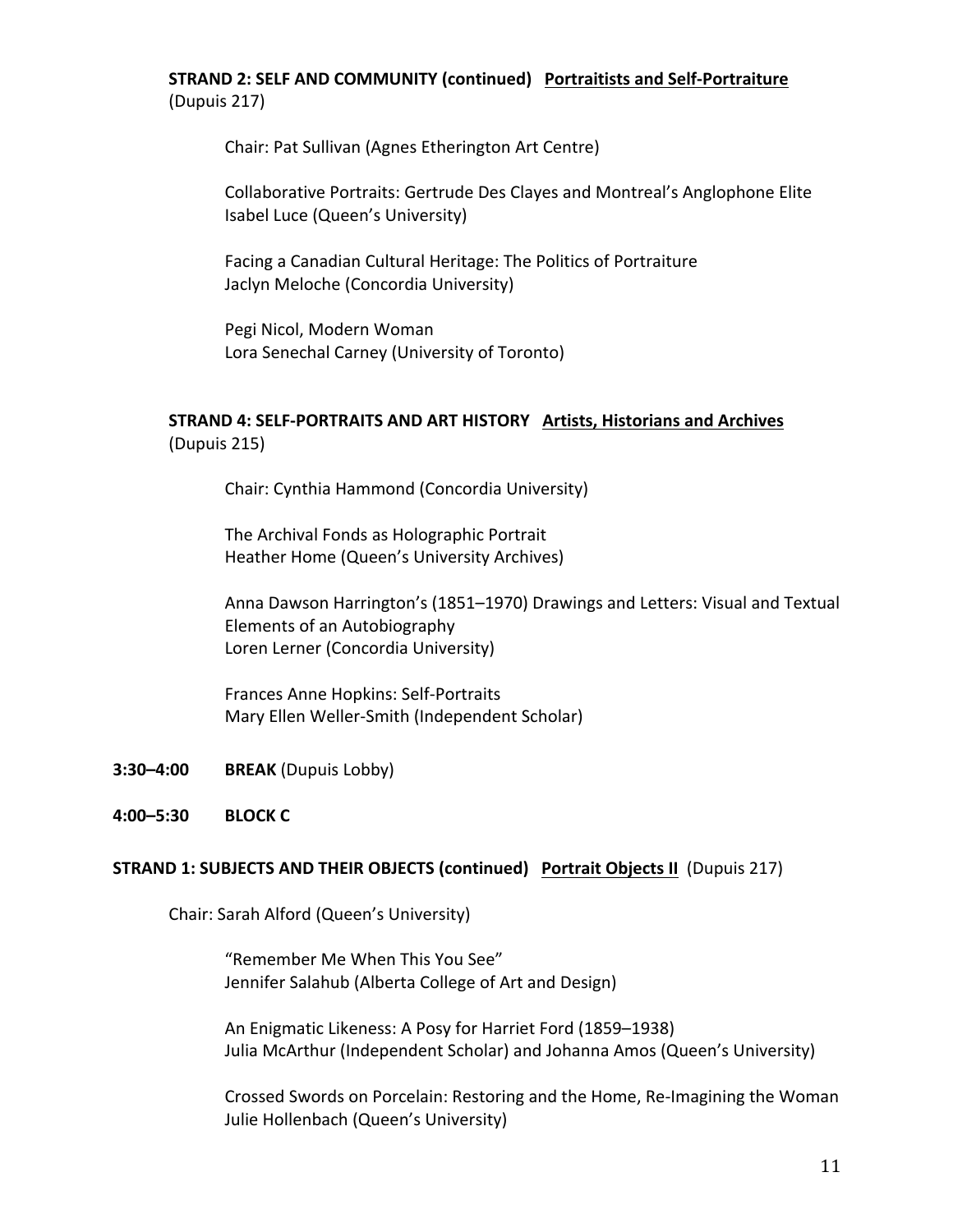# **STRAND FOUR: SELF-PORTRAITS AND ART HISTORY** Feeling the Chill: Self-**Representing through Struggle in a Cold Academy** (Dupuis Auditorium)

Moderators: Susan Cahill (University of Calgary) and Kristy Holmes (Lakehead University)

Panelists: Dia da Costa (Queen's University), Erin Silver (University of Guelph), Julia Skelly (Concordia University), Andrea Terry (Lakehead University), Anne Whitelaw (Concordia University)

## **5:30–5:45 Closing Thanks** (Dupuis Auditorium)

Janice Anderson (Canadian Women Artists History Initiative, Concordia University) Alicia Boutilier (Agnes Etherington Art Centre)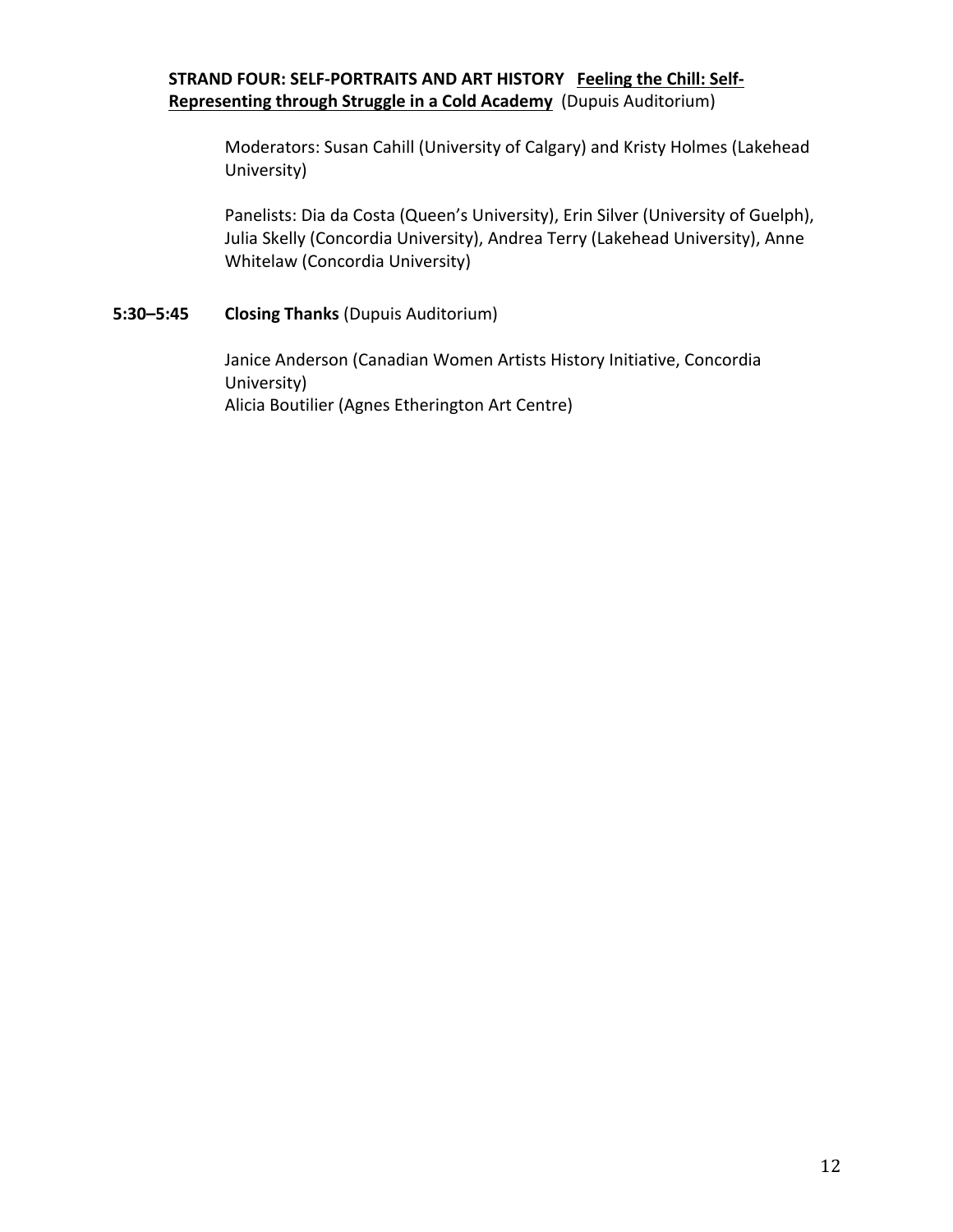## **ABSTRACTS**

#### **Annmarie Adams**

#### Maude Abbott Herself: Architecture as Self-Representation

Curator of the McGill University medical museum from 1898 to 1923, cardiologist Maude Abbott may seem like an unexpected research subject for an architectural historian. This paper explores the power of spaces in the writing of feminist biography to broaden our understanding of what "counts" as self-representation. Architecture should count: I envisage a new type of life-story that might better capture women's lives: architectural biography. I am inspired by Carolyn Heilbrun's thesis about the inappropriateness of traditional biography as a framework for women's lives, and by Dana Arnold's call for an interrogation of the spatial boundaries that have worked to exclude women from accounts of experience. Arnold describes the biographical traces we all leave behind—belongings, spaces, texts—that contribute to our life stories. As a student, physician, researcher, teacher, and curator Abbott left many material traces, which comprise a non-traditional self-portrait.

#### **Sandra Alfoldy**

#### You Are What You Craft: Food as Portraiture

Today it is a high compliment when someone takes a photo of the food you have prepared and posts it on Instagram, Facebook, or Twitter. These "food selfies" or "food porn" images have flooded the internet, causing great consternation among professional chefs like Alexandre Gauthier, who complains: ""I would like people to be living in the present. Tweet about the meal beforehand, tweet about it afterwards, but in between stop and eat. Sitting down for a meal should be an enjoyable moment shared with us, not with the social network." However, for domestic chefs these shared images are important. This paper argues that domestic food pictures are a kind of contemporary portraiture, and sometimes self-portraiture. Such images define the maker as having good taste and refined crafting skills, and carry on a long tradition of domestic improvement through food preparation and presentation.

#### **Janice Anderson**

#### Katherine Jane Ellice: Painted Interiors as Portraits of the Self

In 1838 Katherine Jane Ellice (1814-1864) traveled to Canada with her husband and visited the seigneury owned by her father-in-law at Beauharnois, near Montreal. During the visit, patriot rebels seeking political, economic and social reform attacked the seigneury and held Ellice captive for a period of six days. In her diary recording the event, Ellice underplays the fear she must certainly have felt. Indeed, throughout the document she makes little mention of, for example, the discomforts of the journey to Canada or any of the anxiety that she must have experienced while journeying through the new land. Her only consistent complaint is of mosquitoes. In this paper I will consider a series of watercolour interiors by Ellice, arguing that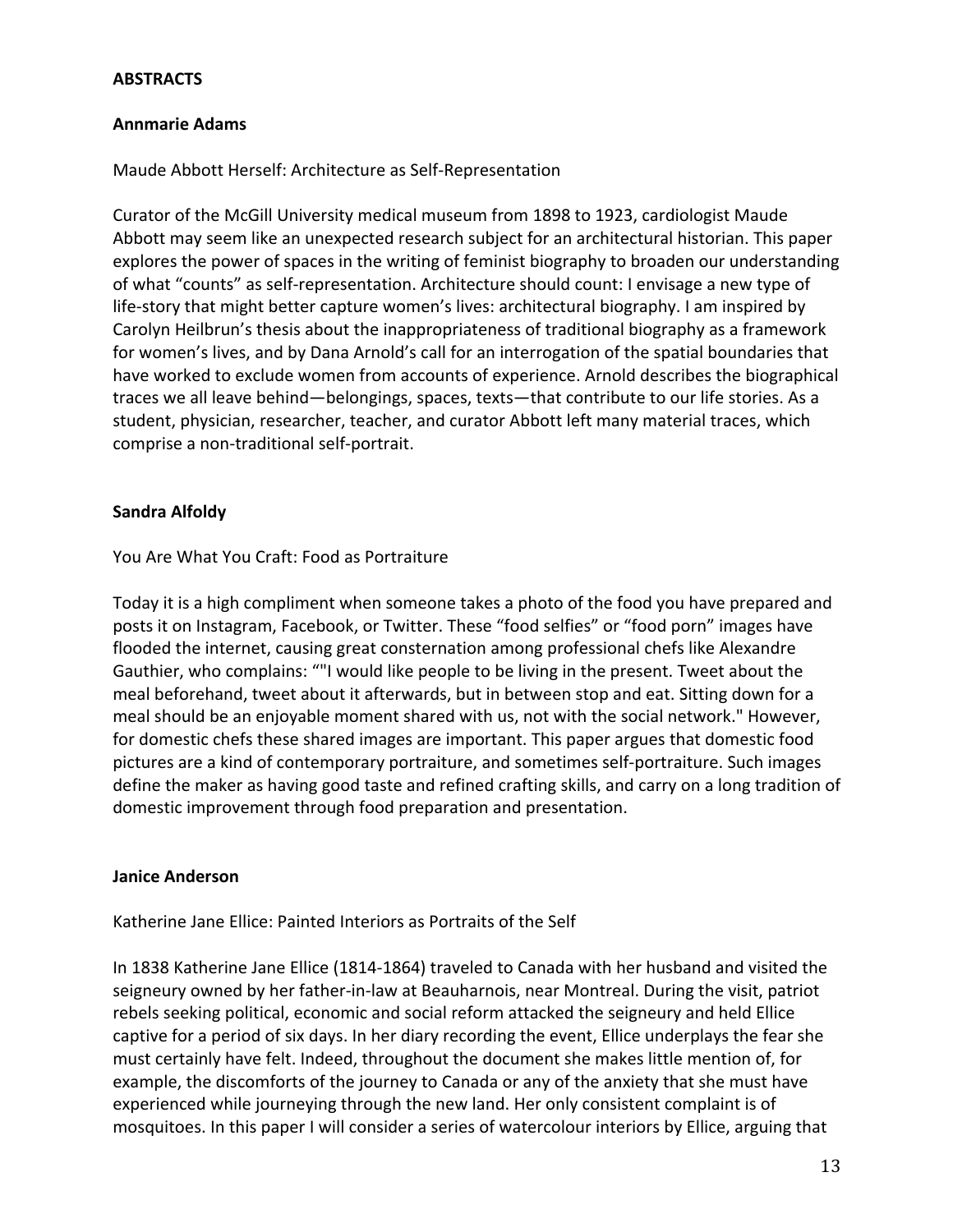although her words themselves seldom betrayed her emotions, we might read the paintings as self-portraits, although she has not necessarily pictured herself in them. Often subtly awkward and oddly framed, the interiors suggest an inner conflict and irresolution that can be read perhaps more clearly in some ways on the painted surfaces than in her diary entries. The images become, in Frances Borzello's words "absent self-portraits."

# **Lori Beavis**

A Conscious Act: Pauline Johnson, Esther White Deer and Self Representation

This paper will examine the promotional images of poet and professional orator Pauline "Tekahionwake" Johnson (Mohawk, 1861-1913) and acclaimed vaudevillian Esther "Princess White Deer" Deer (Mohawk, c.1891-1992) as a way to open a discussion on what counts as selfrepresentation and the limits of self-portraiture. As Sherry Farrell-Racette has noted, selfportraiture is a Western concept that makes self-portraits by First Nations' women prior to 1967 difficult to address. I will argue, however, that Johnson and Deer constructed their images to actively negotiate "Indianness" and modernity through self-directed agency. Johnson and Deer were stage artists who mediated the entertainment world on a micro-level but situated themselves as Native spokespersons and therefore staged resistance as they played with and then shattered early  $20<sup>th</sup>$  century notions of the Native woman. I argue that this opened the door for Indigenous women's art practices in the later 20<sup>th</sup> century.

# **Lisa Binkley**

Making the Fallowfield Quilt: Needlework, Textiles, and Design as Method for Self-Portraiture

Research on decorative quilts has primarily focused on their contribution to the physical and emotional warmth of the domestic interior, and as a symbol of a woman's gentility and her readiness to manage the home. This paper also considers how quilts and the textiles from which they are made, like a self-portrait, serve as vehicles for alternative discourses of empowerment. A study of the making and use of the *Fallowfield Quilt*, held at the Agnes Etherington Art Centre at Queen's University reveals how the selection of particular textiles, needlework, patterns, and designs, served as a way for settler women, Anne Little Bell and her daughter Elizabeth Bell Davidson, to claim their space in the colonial Canadian household interior during the first half of the nineteenth century.

# **Samantha Burton**

Illustrating the In-Between: Emily Carr, Self-Portraiture, and the Nineteenth-Century Travel Picture

This paper examines Emily Carr's use of illustration as a means of self-portraiture in the early years of her career. Focusing on a small number of illustrated books produced in the years 1900-1910 and largely untouched in the large body of Carr scholarship, the paper looks at the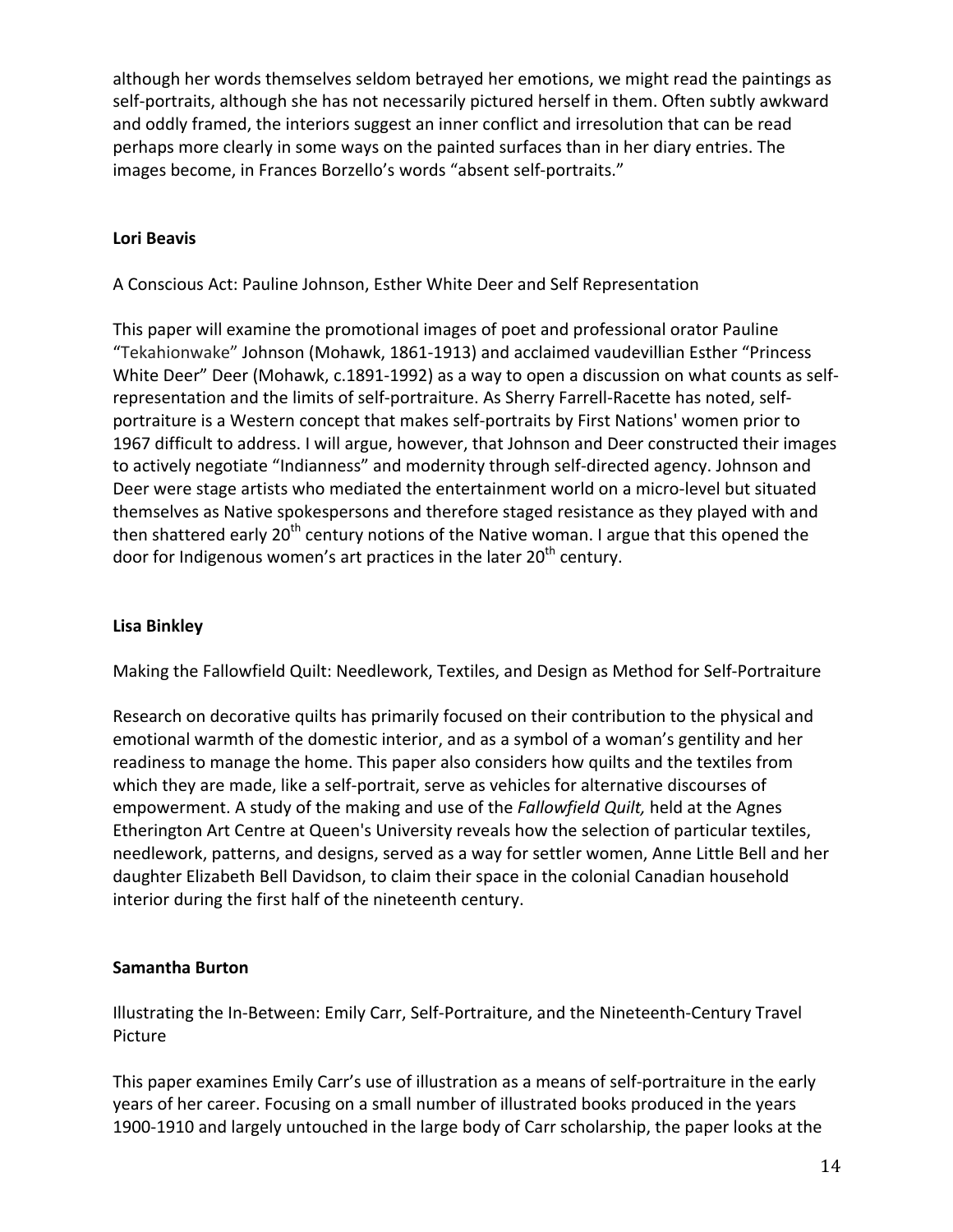ways in which the artist employed illustration, a marginal medium, to negotiate her own marginal identity in what is now seen as a marginal time in her career. Dealing variously with her position as a foreigner in Britain, a student among wealthy colleagues, a woman traveling, and a patient in a sanatorium, the books each present a series of simple, frequently humorous drawings augmented by poems, diary entries, and other written reflections. I argue that the serial and collective nature of the images constitutes a particularly effective form of selfportraiture for an artist negotiating her de-centered and changing position in the world.

# **Carolyn Butler Palmer**

Ellen Neel's Totemland in the era of Do-It-Yourself-Culture

Ellen Neel (Kwakwaka'wakw, 1916-1966) is often considered to be the first woman carver in the Pacific Northwest. Trained in Alert Bay by her grandfather Charlie James (c. 1867-1938), Neel moved to Vancouver in 1948 where she founded a carving studio and retail store known as the Totemland Studio. Neel routinely captured the attention of newspapers and magazines both in Canada and internationally. In media images she often appeared carving alongside family members, making public presentations of artwork to political and artistic dignitaries, or displaying a recently completed miniature pole. Although these photographs promoted her business, situating these news images in conjunction with period debates about family law, doit-yourself ethics, and the concept of place allows for a more nuanced reading of how Neel negotiated her experience of dispossession, as well as the reassertion of her Kwakwaka'wakw identity, during post-war era Vancouver.

# **Susan Cahill and Kristy Holmes**

Feeling the Chill: Self-Representing through Struggle in a Cold Academy

Panel Discussion with Dia da Costa, Erin Silver, Julia Skelly, Andrea Terry, Anne Whitelaw

It has been over ten years since the publication of Women in the Canadian Academic Tundra: Challenging the Chill (MQUP 2002) and twenty since the release of Breaking Anonymity: The Chilly Climate for Women Faculty (WLU Press 1995). These two books have been instrumental in helping women in Canadian academe traverse its chilly climate. This roundtable will bring these strategies for warming up the chill into the present. We will lead an interactive audience discussion on strategies for women academics self-representing through their struggles. We are particularly interested in having a conversation about how a gendered position in academe intersects with such everyday discriminations as sexism, racism, homo- and trans-phobia, parenthood, labour, health, and happiness. These discussions will be driven largely by audience participation, before and during the panel.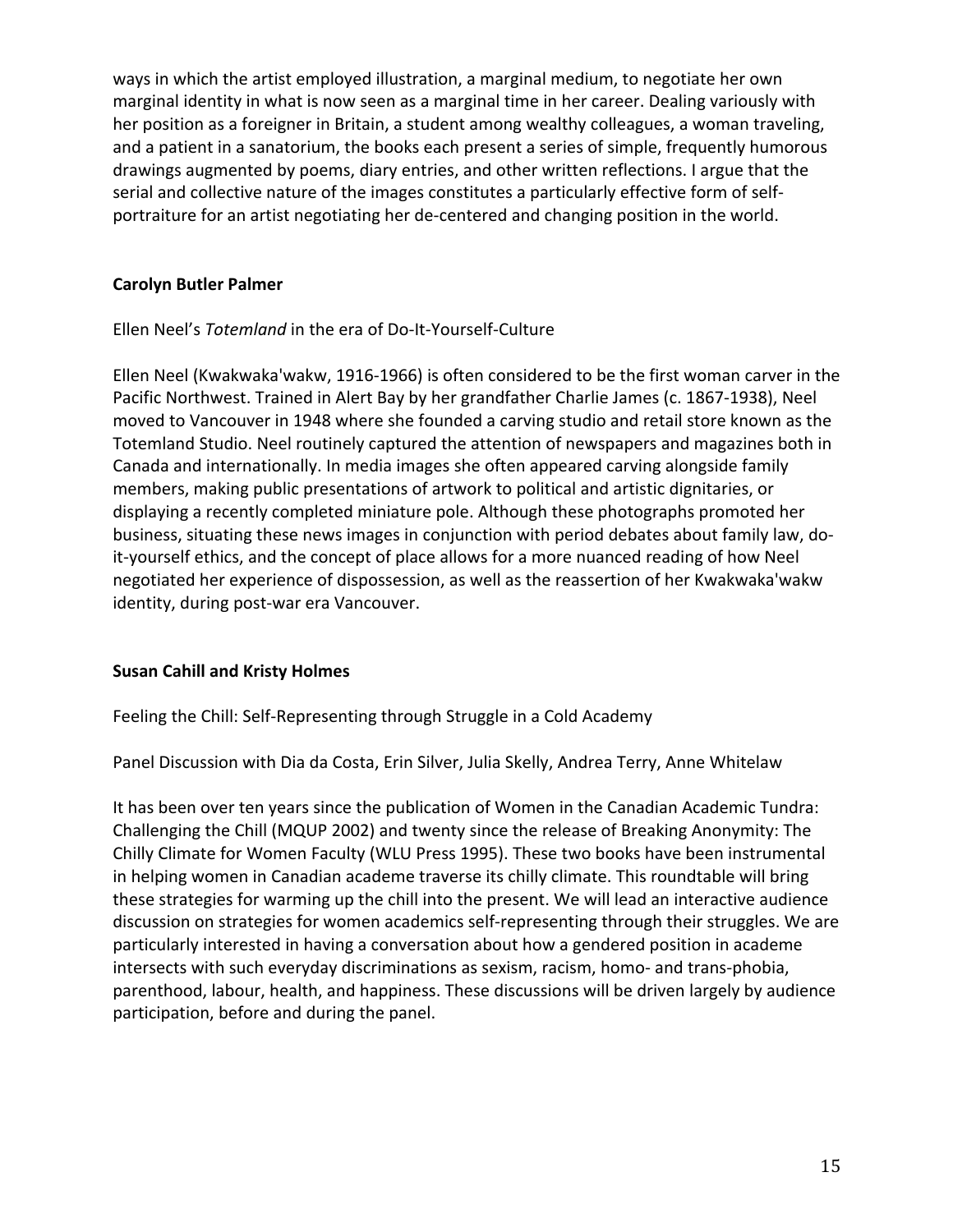## **Lora Senechal Carney**

## Pegi Nicol, Modern Woman

"She entered a room like a self-portrait," wrote the poet Frank Scott of the painter Pegi Nicol (1904-1949). Friends and acquaintances of Pegi Nicol spoke often of her uniquely vibrant presence, her distinct way of bringing life to any atmosphere. But her own self-portraits reveal none of this, and seem instead to be constituted in terms of a search for selfhood. Nicol's biographer Laura Brandon sees certain kinds of symbolism in them, symbolism that reflects Nicol's intense emotional adventures. Using Brandon's work as a starting point, I study these enigmatic self-portraits, particularly in relation to other Pegi Nicol paintings that I see as more or less their inverse, but also in order to see how Nicol situates herself in relation to the social, and in relation to recent ideas concerning the modern self-portrait.

# **Mark Clintberg**

Passion Over Reason: Joyce Wieland, Margaret Trudeau, and Fogo Island

This paper explores the theme of self-portraiture by looking at women's affective interventions into masculine political discourse. In particular, it explores the legacy of Joyce Wieland's *Reason Over Passion* (1968) and *La raison avant la passion* (1968) - two quilted wall hangings that use the intimate associations of the quilting medium to subtly shift the words of former Canadian Prime Minister Pierre Trudeau. The Trudeau family owns the French version of the piece, and according to Margaret Trudeau, during a marital argument she tore the letters off Wieland's piece and threw them down the stairs "to put passion before reason just this once." My discussion revisits these two moments when women have intervened in a man's political slogan. A recent quilt project made with a group of sixteen quilters on Fogo Island continues the trajectory of these interventions by reordering P.E. Trudeau's political phrase.

## **Susan Close**

Made in Canada: Self-Representation in Women's Early Camera Work in Canada

In this paper, I argue that prior to the contemporary 'selfie' and its social media context, women photographers understood the power of self-representation and turned their lens on themselves to make reflective visual narratives. Specifically, I consider how photographic selfportraiture allowed early Canadian women photographers the opportunity to construct their own identities. Evidence to support this argument is drawn from an analysis of a selection of work by Mattie Gunterman (1872-1945), Annie McDougall (1866-1952), Hannah Maynard (1834-1918), Geraldine Moodie (1854-1945) and Edith Watson (1861-1943).

Gunterman's and Maynard's images are examined as orchestrated chronicles that are staged against a backdrop of daily life. Watson's and Moodie's images are read in relationship to ideas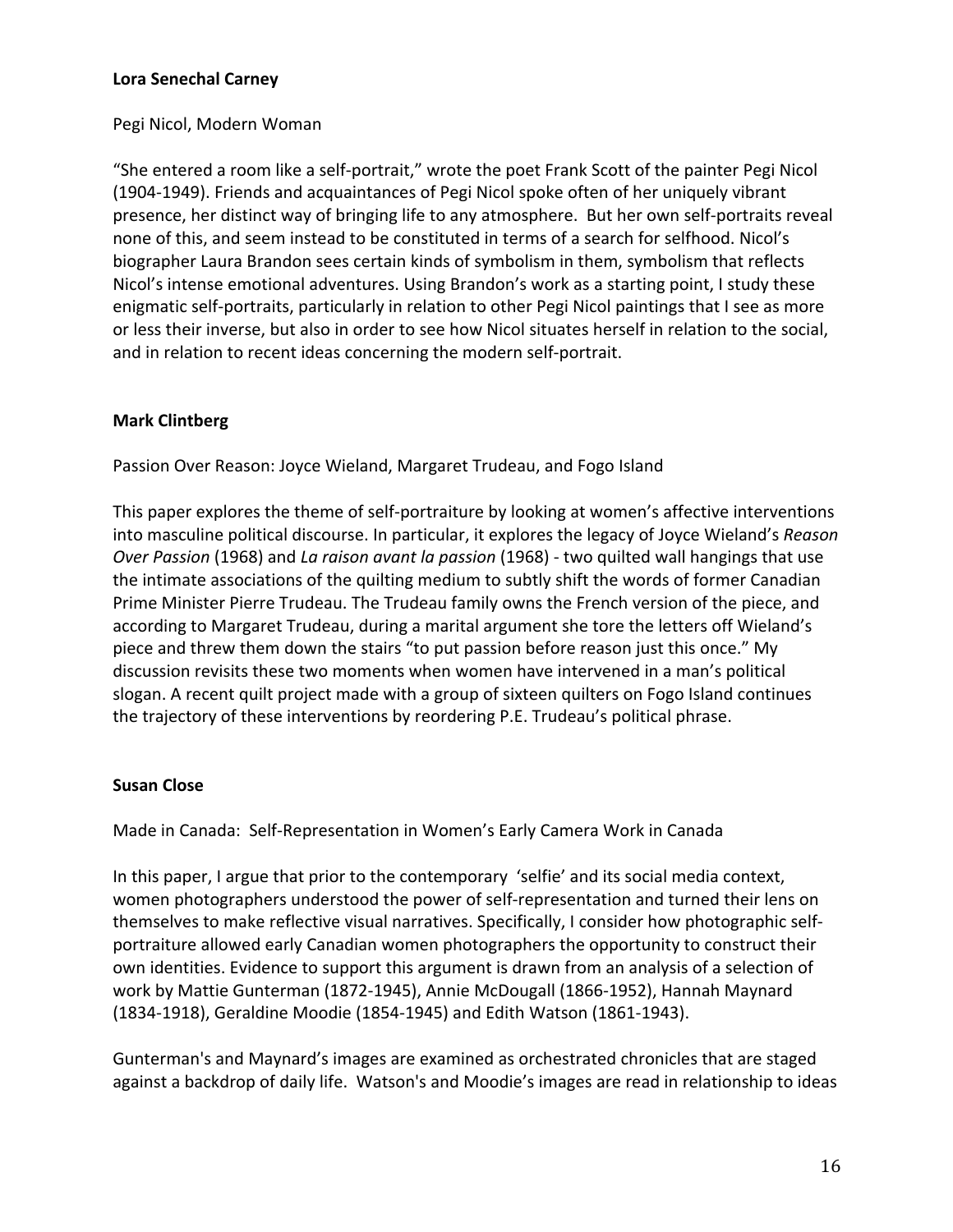of public self-representation as professional women. McDougall's private self-portraits are considered in contrast to conventional representations of women at the time. Informed by concepts of narrative and performance, my analysis draws on the methodology of cultural analysis.

# **Annette de Stecher**

Representation of Self and Community: The Ceremonial Headdress of Caroline Gros-Louis

The moosehair-embroidered feather headdress created by Wendat artist Caroline Gros-Louis and worn by her at ceremonial events represents the personal, political, and social roles that were part of her identity as a Wendat woman in the early twentieth century. Her headdress reflects not only her artistry and traditional knowledge but also meanings acquired through the ceremonial performances in which she wore it. It embodies who she was, how she lived, and how she saw her role as a woman in Wendat society, close to a centre of colonial government in Quebec, amid assimilationist tensions, Western understandings of women's position and Western understandings of Indigenous women. Given the marginalization of historical Indigenous women artists until recent decades, the recognition of this headdress as a form of self-portrait represents the inclusion of what is artistically, socially, and spiritually significant in Indigenous-specifically Wendat-women's terms.

# **Carolyn Dowdell**

"Her love of fine clothes": Self-Representation and the Fashions of Agnes Etherington

Agnes Etherington (1880-1955) is best remembered at Queen's University and by the city of Kingston for her passionate patronage of art. However, among family and friends she was also known for her passion for fine clothing. As a member of the locally prominent Richardson family Etherington was part of Kingston's social elite. She also actively participated in women's organizations both locally and at the national level, and tirelessly supported arts programming at Queen's. Given the many social and philanthropic obligations that followed from these responsibilities, Etherington must have felt significant concern for her sartorial selfrepresentation. A selection of ensembles from Etherington's personal wardrobe is housed at the Agnes Etherington Art Centre; examination of these items allows a personal, even intimate, glimpse of a passionate and dedicated woman, vital to her community. The diversity of the pieces contextualizes Etherington's life and paints a portrait of a vibrant and creative woman.

# **Sherry Farrell Racette**

Nehiyawak Dolls as Self-Representation and Embodied History

This paper explores how a genre-based approach to art history has wittingly or unwittingly marginalized or excluded Indigenous women. Self-portraiture is tightly bound to Western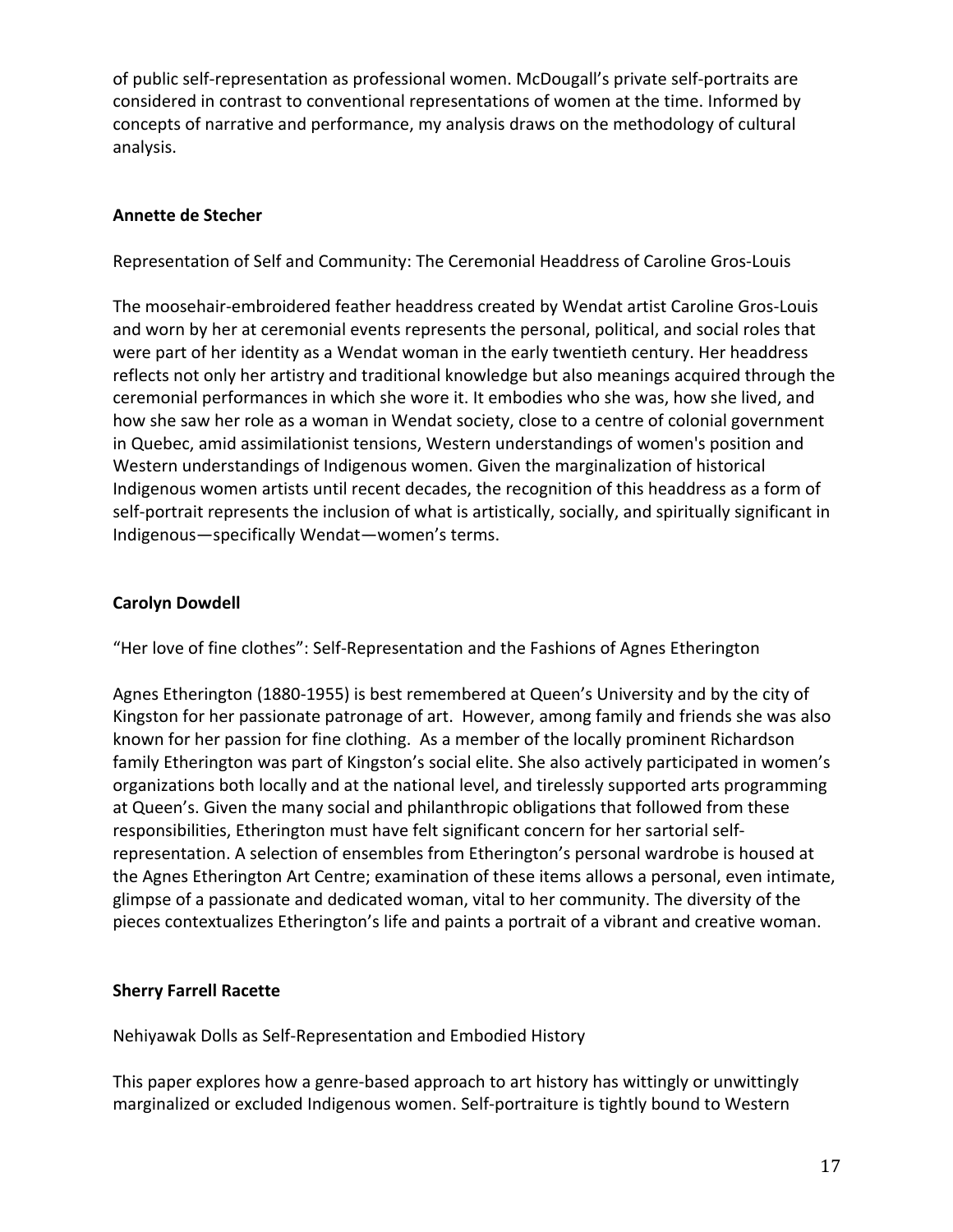intellectual traditions and notions that make it difficult to find entry points for the inclusion of Indigenous women working before 1960. Two late  $18<sup>th</sup>$  century Nehiyawak dolls, for example, might be considered a form of self-representation, but they are most important as holders and carriers of memory and knowledge. Most likely created on western shores of Hudson Bay, these tiny dolls, dressed in elegant hide and porcupine quill embroidered outfits, embody a moment when Nehiyawak women and their daughters were essential to fur trade economies and community life, and they document the skills, materials and techniques of a rich artistic repertoire.

# **Amy Furness**

The Artist in Her Studio, Across Time, Beyond Place

"The studio has of course always been as much an ideological construct as a physical location, the image or description of the studio always an active reflection of the artist's self-image, whether substantial or mythical."

Contemporary art theory has problematized the concept of the artist's studio, and simultaneously opened it up for consideration as a form of self-representation. When the studio is conceived of as a virtual space of creation, the locus of the unfinished or potential work of art, it can be seen to extend well beyond its physical manifestation in space and time. This paper will examine the studios of selected Canadian historical women artists in this light, finding their vestiges in our contemporary institutions of art. In particular, the "studio" of sculptors Frances Loring (1887-1968) and Florence Wyle (1881-1968) and its traces at the Art Gallery of Ontario will be explored.

# **Rachel Gotlieb**

Canadian Women China Painters: Artists and Amateurs

From the late nineteenth-century to the Second World War many Canadian women enjoyed the fashion of china painting, yet scholars have neglected the popular art practice. This paper looks at examples of china painting recently acquired by the Gardiner Museum including a dish with dogwood flowers (1891) by Mary Ella Dignam (1857–1930), founder and first President of the Women's Arts Association (WAAC) and an art nouveau pitcher (1909) by Florence McGillivray (1864–1938), also a member of WAAC who studied at OCA and taught at Ontario Ladies College. I ask how Canadian women expressed themselves through porcelain painting to determine if a "hobby for amateurs" served as a tool of artistic self-expression and possibly financial independence? And, most importantly, how might these works be read as portraits of "ideal femininity," that is, as "stand-ins" for the perfect wife and mother?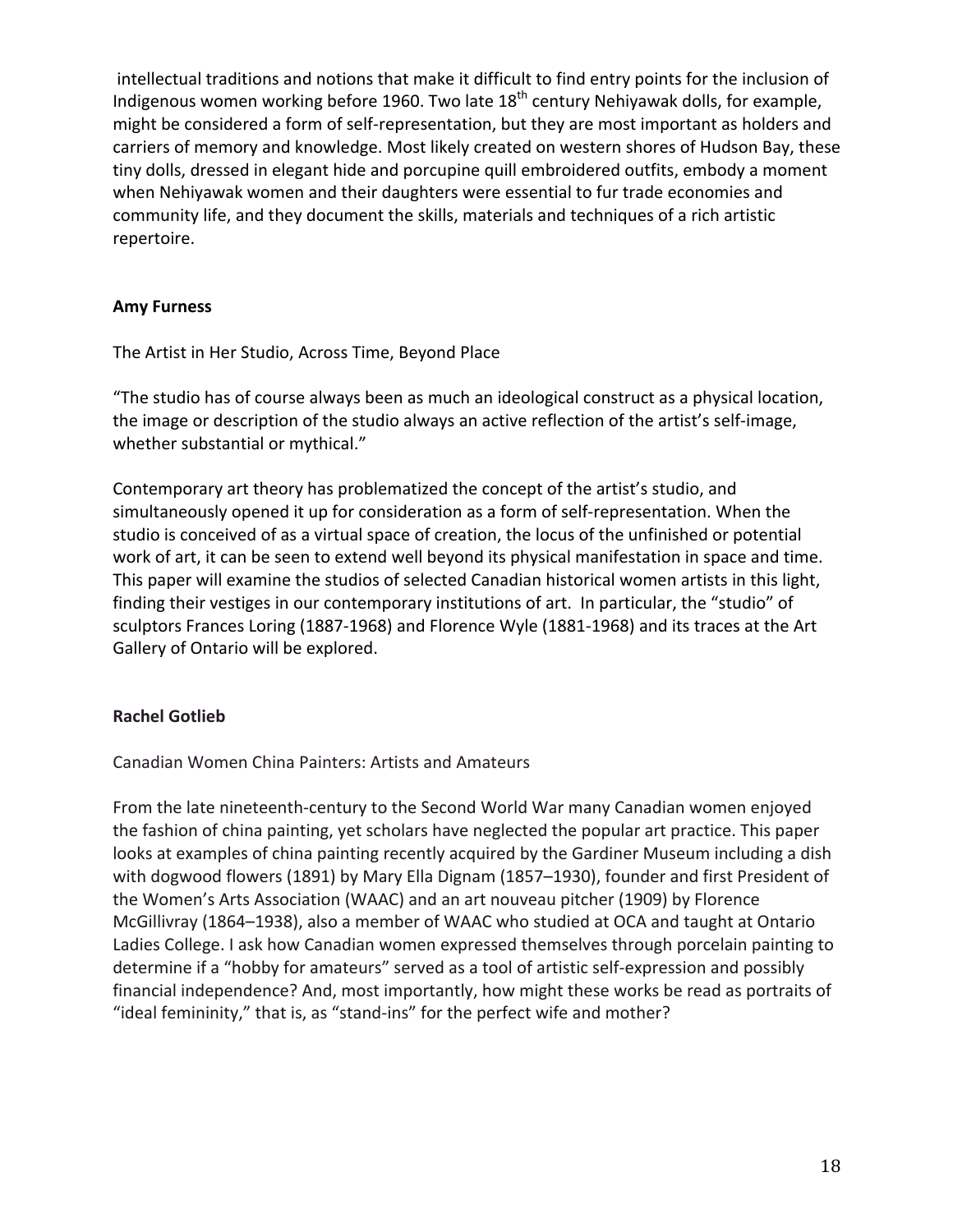# **Dominic Hardy**

To Find Ourselves? Searching for Self-Portraiture by Women Artists in Québec Art History

This investigation draws on the work of the *Équipe de recherche en histoire de l'art au Québec*, an interuniversity research group founded in 2012. The paper will present a historiographical overview of the studies (monographs, exhibition catalogues, journal articles, masters and doctoral theses and archival sources) that might allow us to form an idea of the role accorded in Québec art history to the practice of self-portraiture by women artists working in the colonial and post-confederation periods. The task of winnowing out the historiographical representation of that practice is likely to be as challenging as that of delimiting the temporal, territorial, identity and linguistic parameters of what is imagined as a "Québec art history"; the challenge is the measure of a corresponding necessity, since it is the very visibility of the practice in the historiographical record that will be in question.

## **Janice Helland**

## Embroidered Samplers: Crafting Children

When nine-year-old Elizabeth Jane Turner completed her embroidered sampler in New Brunswick in 1834, she participated in a European tradition at least 400 years old and introduced to Canada by immigrants probably in the eighteenth century. The sampler was a catalogue of different stitches regularly used by embroiderers when hand-stitching was a required practical skill; by the nineteenth century, and while young women still relied on pattern books, a tendency toward more originality in design and unique combinations of stitches could be found on what remained a relatively standardised format—letters and numerals, text that was often religious and personal self-representational devices from everyday life such as a house, flowers, trees. Turner's sampler is one of hundreds that can be found in museums across Canada. This paper will deliberate upon why samplers were (and are) collected and discuss them as hand-crafted objects that represent the self and the material culture of childhood.

## **Julie Hollenbach**

Crossed Swords on Porcelain: Restoring and the Home, Re-Imaging the Women

In 1965, Betty Tierney O'Keefe (the daughter-in-law of the cattle ranching tycoon Cornelius O'Keefe and his second wife Elizabeth) purchased at auction a mid-nineteenth century Saxon Meissen porcelain table service to be displayed in a china cabinet in the dining room of what would become the Historic O'Keefe Ranch, a British Columbia heritage site. While Cornelius O'Keefe originally settled 162 acres in the North Okanagan Valley in 1867, it wasn't until 1892 that he built a larger main house for himself, his first wife Mary Ann and their nine children. In surviving letters and various records, Elizabeth O'Keefe, his second wife who had the task and pleasure of decorating the completed manse, is noted as being resourceful and proficient mistress, and described as sometimes shrewd and discerning in her tastes. She took as her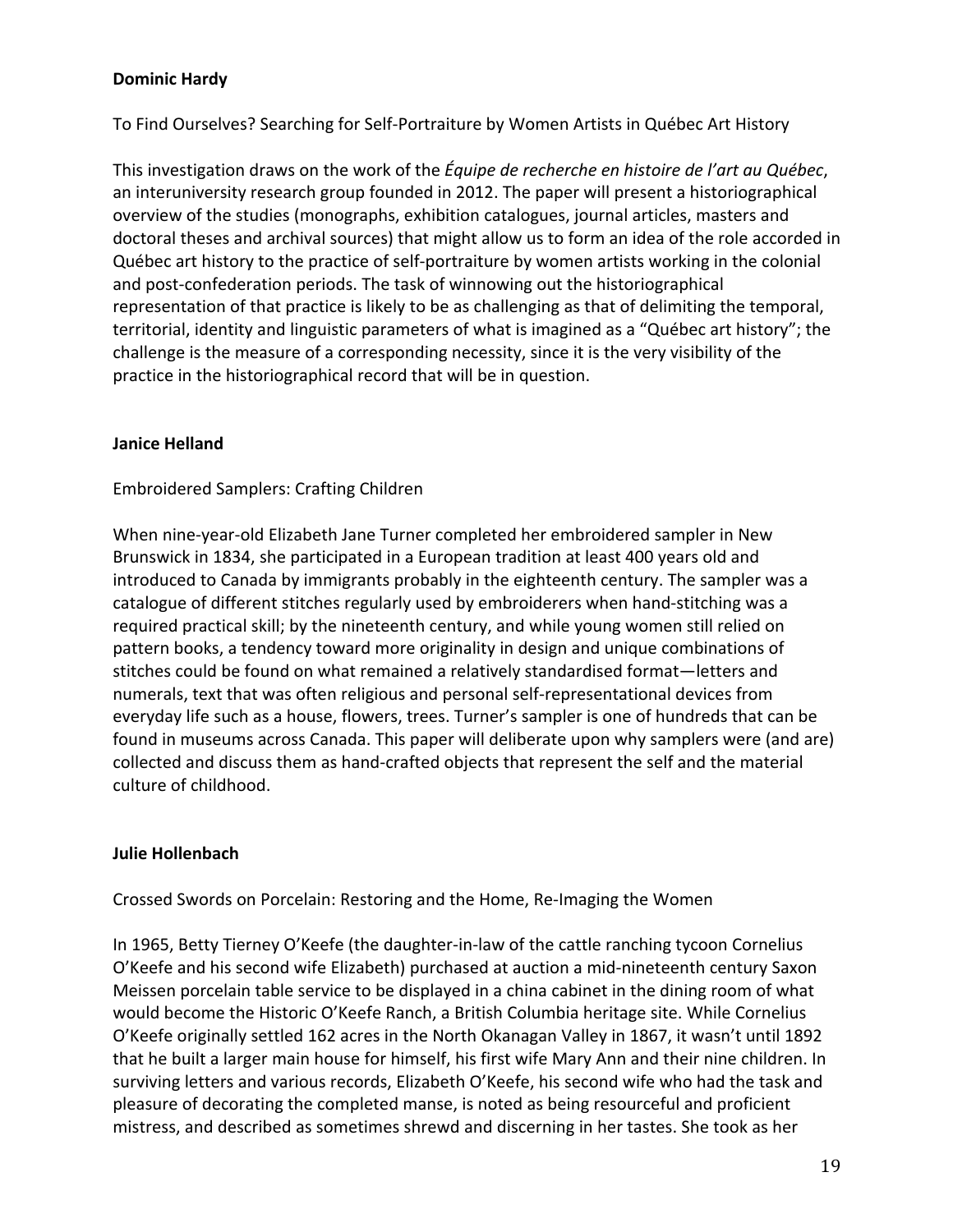special duty and favourite passion the creation of a home that reflected the civility, comfort and luxury associated with correct bourgeois Victorian domesticity, despite being located on the fringe of the western colonial frontier.

When, almost 80 years later Betty Tierney went about the business of restoring the main house and augmenting the collection of original furnishings and decorations assembled by her husband's mother in order to open the house to the public, the Meissen porcelain table service was one of the key pieces purchased for the site. This paper examines not only the ambitious collecting practices of Elizabeth O'Keefe, but also the careful and dedicated object hunting and reimagining efforts of her daughter-in-law Betty Tierney O'Keefe. As well as suggesting that these women created, asserted and imagined their specific identities within disparate shifting socio-cultural frameworks through the accumulation and negotiation of domestic objects for display; I explore the important significance of including Saxon porcelain from a once prestigious manufactory in the restoration of the prominent main house of O'Keefe Ranch as being representative of the romanticized nostalgia of Victoriana typical of the mid-twentieth-century.

# **Kristy Holmes and Susan Cahill**

Panel Discussion with Dia da Costa, Erin Silver, Julia Skelly, Andrea Terry and Anne Whitelaw

Feeling the Chill: Self-Representing through Struggle in a Cold Academy

It has been over ten years since the publication of Women in the Canadian Academic Tundra: Challenging the Chill (MQUP 2002) and twenty since the release of Breaking Anonymity: The Chilly Climate for Women Faculty (WLU Press 1995). These two books have been instrumental in helping women in Canadian academe traverse its chilly climate. This roundtable will bring these strategies for warming up the chill into the present. We will lead an interactive audience discussion on strategies for women academics self-representing through their struggles. We are particularly interested in having a conversation about how a gendered position in academe intersects with such everyday discriminations as sexism, racism, homo- and trans-phobia, parenthood, labour, health, and happiness. These discussions will be driven largely by audience participation, before and during the panel.

# **Heather Home**

# The Archival Fonds as Holographic Portrait

In this presentation I will explore the value of the archival fonds in considering the question posed in the call for papers: "What counts as self-representation?" Using examples from the personal archives of select Canadian women artists such as Isabel McLaughlin (1903-2002), I will articulate how archival fonds can unveil a multitude of selves -- interpreted, projected, internalized, reflected, or perceived. Referencing particular document types such as diaries and letters, and examining the notion of the "organic whole" of the fonds, I will propose that within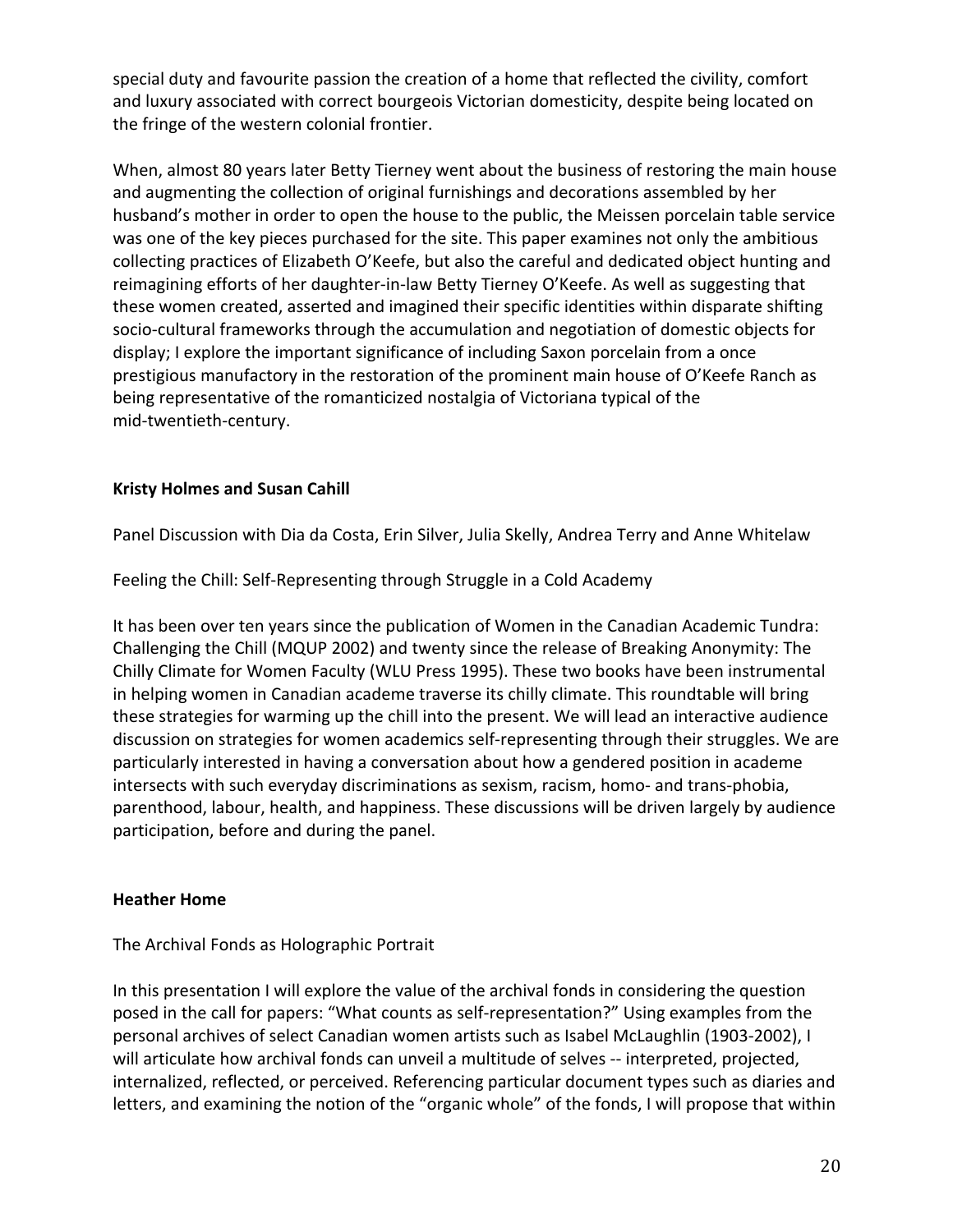the fonds lies the opportunity of discovering a holographic portrait: approachable from many angles, not privileging one particular approach, not merely reflecting but also refracting and diffracting.

# **Adrienne Johnson**

African Canadian Women in Canadian Art?

This paper discusses nineteenth and twentieth century paintings, craft and sculpture by African Canadian women, focusing on Edith Hester McDonald (c.1880-1950; Africville, Halifax N.S.), Edith Clayton (1920-1989; East Preston, Halifax, NS) and Artis Lane (b. 1927; Buxton, ON), to question the limits of early Canadian and feminist art histories of this period, as embodied by publications such as the Agnes Etherington Art Centre's exhibition catalogue From Women's *Eyes: Women Painters in Canada* (1975). McDonald's, Clayton's, and Lane's art – paintings, basketry and sculpture – challenges historical stereotypical representations of Black women crafted by hegemonic Eurocentric colonizers to justify their participation in the globalized economy of the African slave trade. Instead, through critical postcolonial analysis of select extant art work, this paper suggests that McDonald's, Clayton's and Lane's cultural productions may be read as poignant reflections of Canada's colonial past and the invisibility of Black women artists in early Canadian art history.

# **Anne Koval**

Mary Pratt: Still Life as Self-Portraiture

Mary Pratt, known for her still-life painting, has rarely painted self-portraits. However, on closer viewing, the surface of her still-life painting is often reflective, arguably self-reflexive - an aspect of self-portraiture that has been overlooked in her work.

By "looking at the overlooked" I will be using a methodology that includes a close reading of Pratt's journals, housed in Mount Allison University Archives. Pratt willingly admits: "perhaps the only place I can be what I want to be is in my journals and my letters." This reveals a less conventional self-representation of Pratt, and is telling of her identity as a woman artist in Canada. Her recent retrospective, *Mary Pratt*, is a timely acknowledgement of the artist; this paper addresses the critical need to position her work within the wider context of still life painting, self-portraiture, and feminist art history.

# **Andrea Kunard**

Photography as Gesture in Historical Family Albums

This paper will examine nineteenth-century photographic albums through the recent insights of Geoffrey Batchen, Margaret Olin, David Green and Joanna Lowry who evoke photography's "performative index." The "performative index" emphasizes photography not simply as an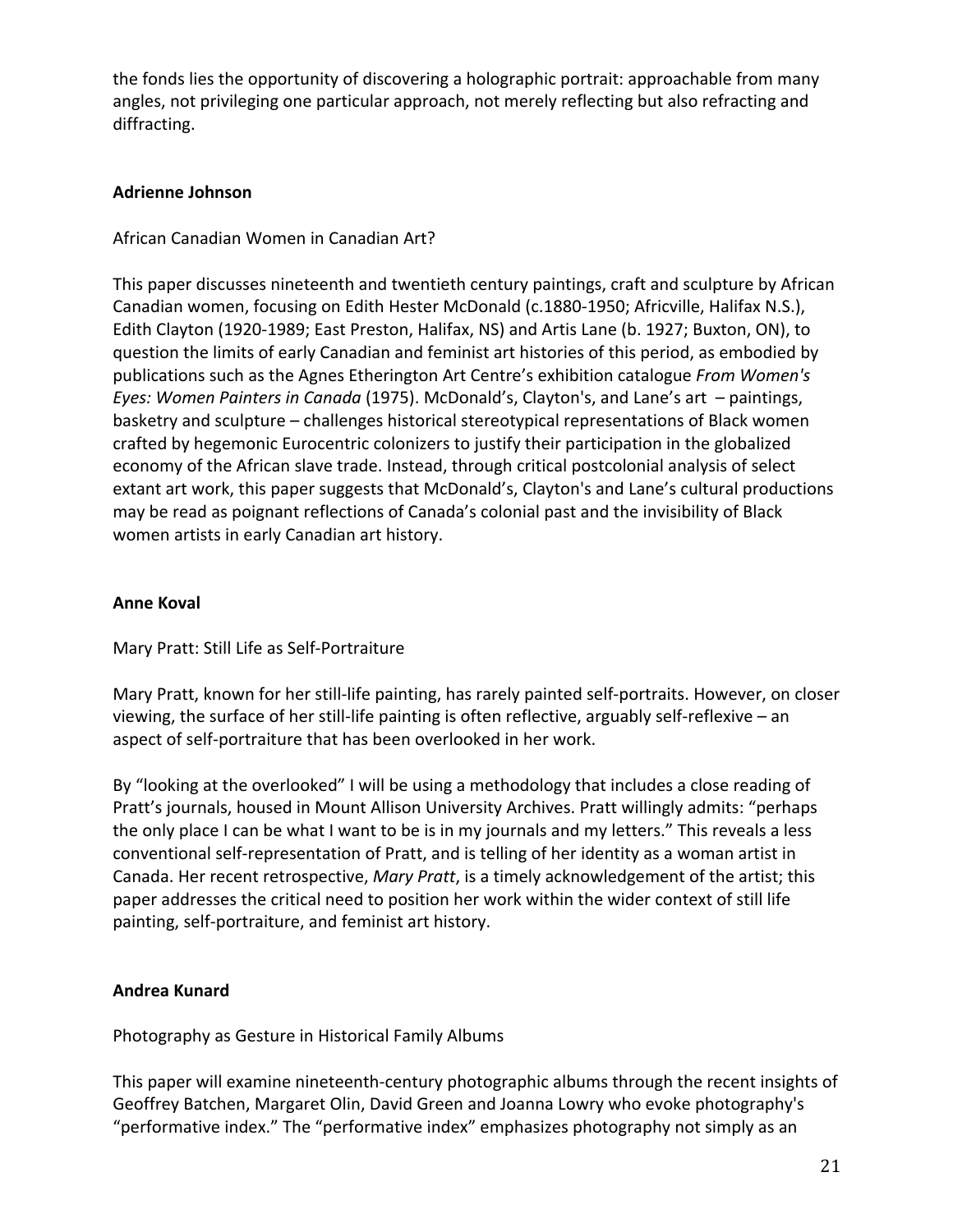image or document of an event, but an event in its own right. The photograph, inscribed as gesture, prompts movement outward, demanding to be held, exchanged, and manipulated. Within albums and personal displays of remembrance, it entangles the subjectivities of those it encounters. The photograph, set in motion through interpersonal relationships and consumer economies (tourism, celebrity), creates imagined communities of shared experience. Albums, often a product of women's domestic labour, demonstrate how photographs actively create communities. A portrait of its assembler's desires, the album retains not simply images, but traces of events initiated by the photographic act, revealing rich relations between photographs and users.

# **Genevieve Lafleur**

La galeriste elle-même : Agnès Lefort, autoreprésentations et discours de réception

Agnès Lefort (1891-1973), artiste peintre, mais également galeriste, aurait été la première au Québec à s'intéresser principalement à l'avant-garde et aux artistes canadiens vivants, à une époque où le public est généralement encore réfractaire aux esthétiques modernes. Bien que Lefort ait une production artistique reconnue et significative, il sera plutôt question, dans cette communication, d'une conception davantage élargie de la notion d'autoreprésentation. Nous proposons de nous intéresser aux autoreprésentations que Lefort produit et diffuse dans les médias afin de défendre la production artistique qu'elle expose et justifier son rôle de galeriste d'avant-garde durant la décennie 1950. Nous constaterons que ses interventions (articles publiés, entretiens accordés à la presse écrite ou radiophonique, photographies, etc.) témoignent d'un désir de situer son action dans la sphère domestique et dans la poursuite des rôles traditionnels féminins de l'époque, plutôt que de l'inscrire en tant qu'innovation, modernité ou prise de risque.

## **Peter Larocque**

Faces in the Fabric? Self-Portraiture and Women's Textiles

Not all creative productions are intended to be self-representation yet all artifacts provide some access to the identity of their creator. As tangible manifestations of a particular combination of knowledge, ideas, and abilities those artifacts can be seen as self-portraits. In addition to the traditional examples of painting, sculpture, and photography, museum collections contain myriad examples of other artworks produced by, and closely associated with, women, such as decorative needlework, household textiles, and fashion costumes. These artifacts required a specific set of skills and reflect particular decisions, from which we might begin to imagine a portrait of their makers. This paper will explore how certain textiles in the New Brunswick Museum collection might be viewed as agents in how women may have chosen to represent themselves, while also taking into consideration why our current interpretation might be the imposition of an "idealized" identity rather than a truly accurate portrayal.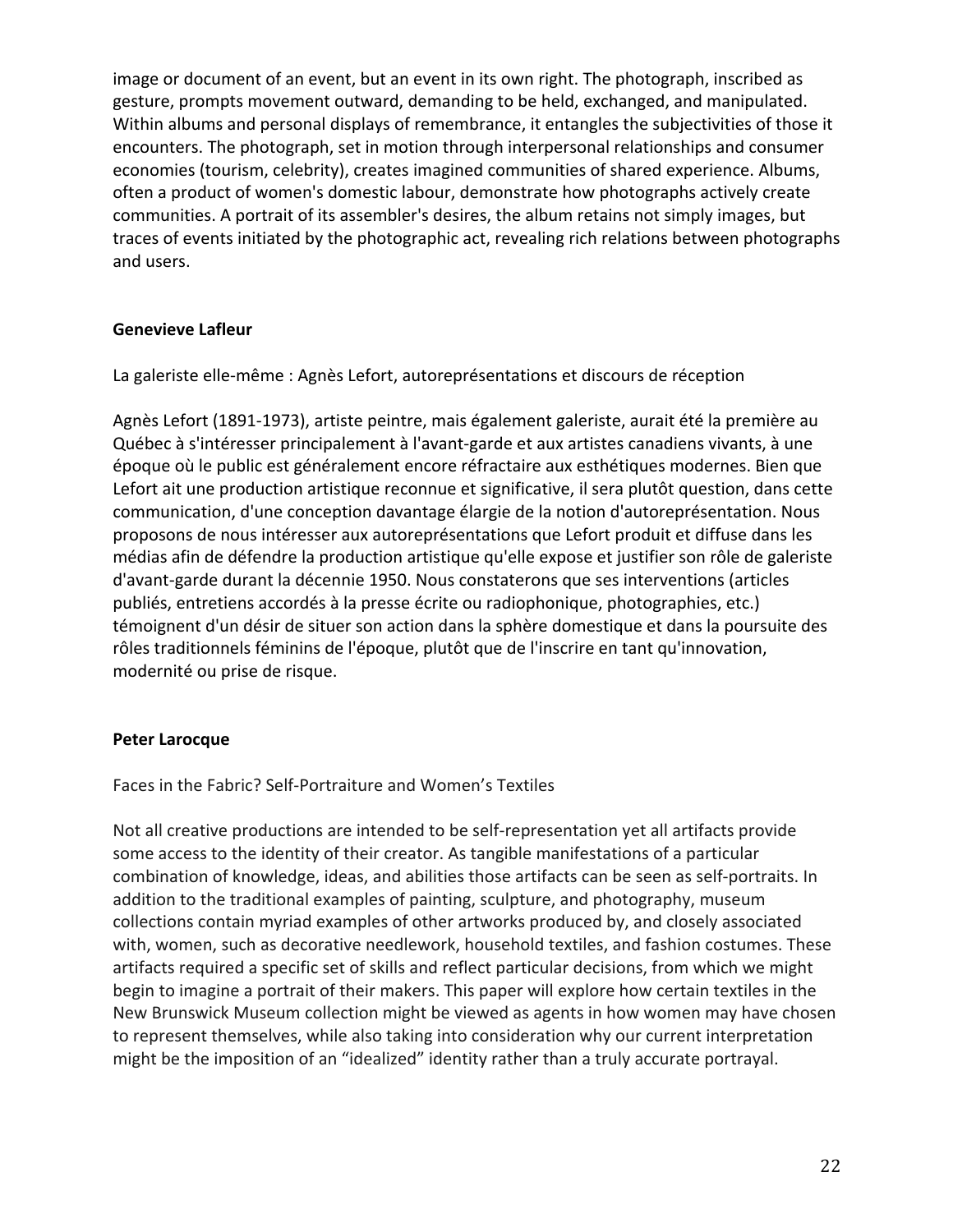## **Beverly Lemire**

Stitches and Thread: Transcultural Exchange and Gendered Creation across Global Networks, c.1600s–1800s

Mary Margaret, Countess of Wilton, might feel satisfaction if she saw the esteem accorded women's needlework in the twenty-first century. In the 1840s she decried the "false prestige" accorded "the scathing and destroying sword ... without limit and without end!" While at the same time "the NEEDLE and its beautiful and useful creations hitherto remained without their due meed of praise and record." Wilton championed the needle as a tool of female selfexpression. Needlework also offers evidence of transcultural exchange, as trade, colonial and imperial projects refashioned material culture among many ethnicities and ranks in the early global period. By the 1840s cross-cultural influences infused the needlework Wilton so revered. The preceding centuries saw diffusion of complex Asian designs through European mediators, colonial and indigenous translators, in cycles of exchange shaped by needle-workers in many locales. This process also generated a shared aesthetic vocabulary, a by-product of the earlyglobalized era. 

## **Loren Lerner**

Anna Dawson Harrington's (1851–1917) Drawings and Letters: Visual and Textual Elements of an Autobiography

In biographies Anna Dawson Harrington is portrayed variously as the eldest daughter of John William Dawson, geologist and first principal of McGill University, the wife of Bernard James Harrington, McGill professor in mining and chemistry, the sister of John Mercer Dawson, scientist and surveyor, and the mother of Lois Winslow-Spragge, first art teacher at Miss Edgar's and Miss Cramp's School for Girls. This presentation aims to discover Anna Dawson herself from her autobiographical evidence. One source is visual, the large corpus of watercolour drawings at the McCord Museum. The second is textual, the many letters in the McGill Archives that Anna wrote to her husband, brothers and children. Theoretical approaches that guide this study include Linda H. Peterson's analysis of the domestic memoir and family history, and feminist ideas about individual autonomy that consider how relations with others contribute to selfconcept. 

## **Isabel Luce**

Collaborative Portraits: Gertrude Des Clayes and Montreal's Anglophone Elite

In 1912 Scottish-born Gertrude Des Clayes moved to Montreal where, over the next twenty years, she would paint portraits of members of Montreal's elite. Many represent prominent, white Anglophone women. These sitters have been primarily referred to in histories as wives and daughters; their roles as patrons and curators have been largely ignored. Likewise Des Clayes' artistic career has been overlooked by Canadian art history texts despite her oeuvre being well represented in art institutions across Canada.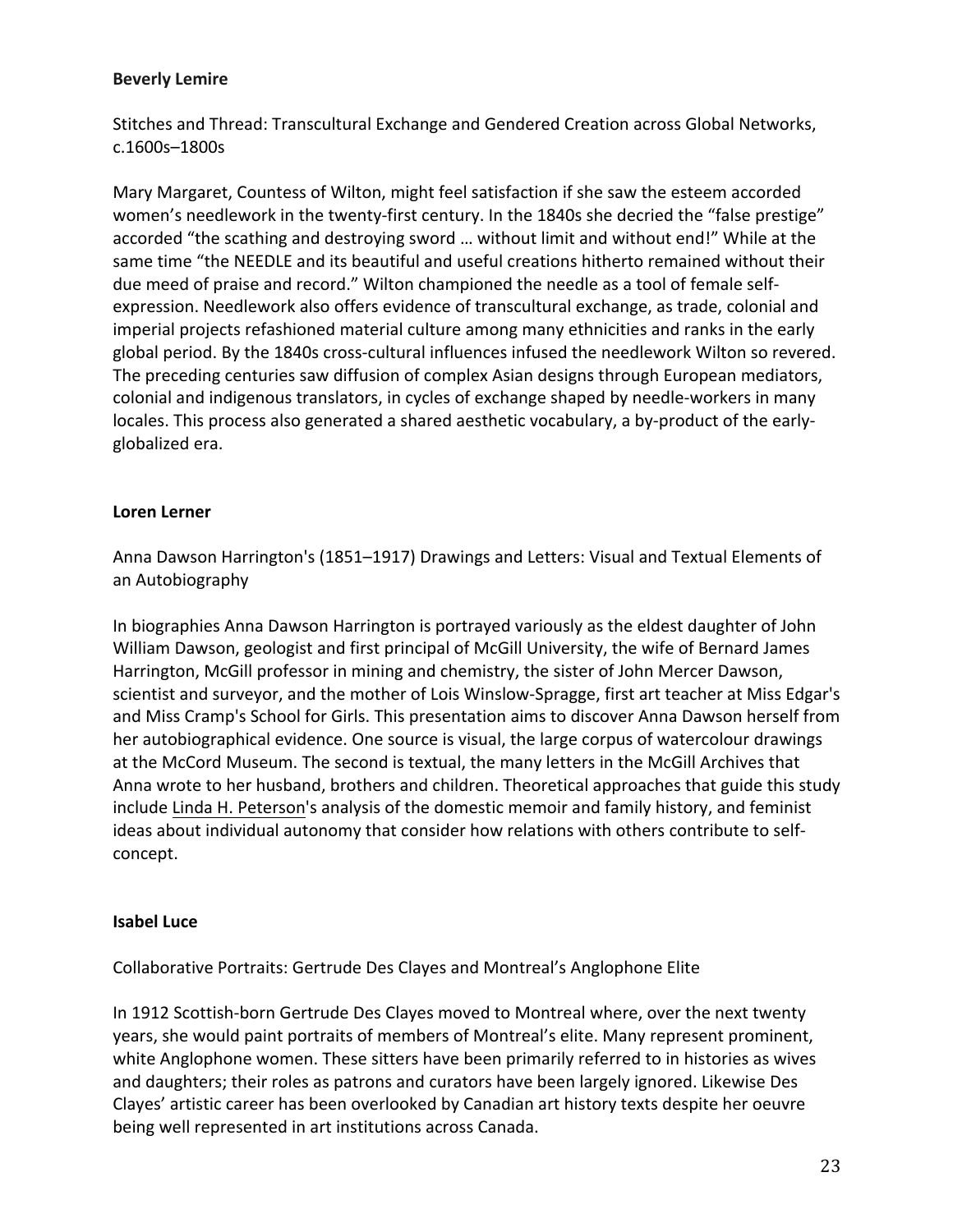I will discuss Des Clayes' pastel self-portrait in relation to her portraits in order to examine both her erasure from the Canadian art canon and her sitters' roles as engaged, political members of society. By examining the collaborative nature of portrait making I will draw attention to the agency of the sitters, and explore how these works show the place of women as one that extends beyond "wives, daughters and heiresses."

# **Catherine MacKenzie**

# Making Space for Another Vera

Portraits of Vera Weatherbie, as constructed by at least three artists, have been seen by millions of Canadians since 1930. The portraits made of her by Frederick Varley, the most wellknown one of which now hangs in the National Gallery of Canada, have been canonized by art historians, and characterized as displaying "an intensity unrivalled in Canadian art." While there have been references to Weatherbie's own status as professional artist, someone who was more than "muse," lover and wife, they have not pushed very far into the realm of her own visual production, which included self-portraiture. This presentation takes seriously the notion that there may still be a need to focus on the more traditionally understood act of "selfportraiture" in women's art, in this case as a charged entrée into a strong, partially elusive body of work sidelined by a number of familiar dynamics that have not yet run their course in the discipline of art history.

# **Julia McArthur and Johanna Amos**

An Enigmatic Likeness: A Posy for Harriet Ford (1859–1938)

This paper considers a gold ring by Harriet Ford as an indirect self-portrait. Handmade and set with nacre and pink coral, Ford's ring alludes to her status as a professional female artist, and in its use of natural materials also subtly references her relationship to avant-garde artistic practices. The ring's interior, however, provides a more private portrait of the artist. Inscribed with the sixteenth-century motto "Noe hap so hard as love debarrd," the inside of the band offers insight into Ford's romantic and domestic life, particularly her relationship to the English artist Edith Hayes. Through an exploration of the materials and qualities of this ring, this paper hopes to reveal the complexities of Ford's identity both as a female professional and private individual. More broadly, it asks whether a consideration of objects enlarges our notion of the self-portrait, and provides us with a more intimate category of self-representation.

# **Karla McManus**

Images From the Frontier: Lorene Squire, Photography and the Canadian Wilderness

American wildlife photographer Lorene Squire longed to see the North, where the wildfowl of her birthplace (Kansas) spent their summers. Beginning in 1937, Squire made a series of trips into the Canadian wilderness, photographing and later publishing the results in several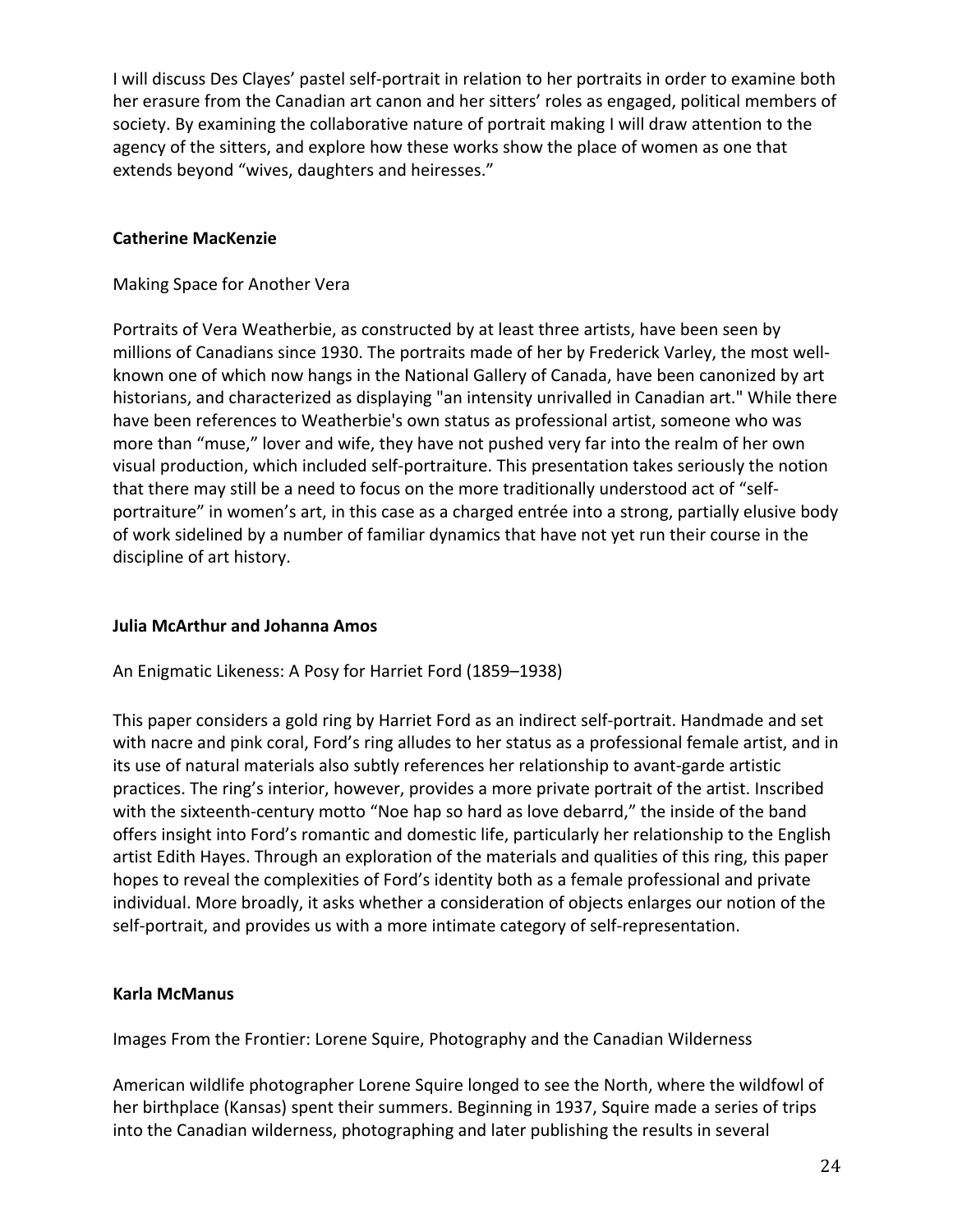prominent magazines, including the Hudson's Bay Company's *The Beaver*. The photographs she took in the Canadian North before her untimely death at thirty-four in 1942, included more than just pictures of sea birds and ducks: amongst the negatives and prints in the Manitoba Archives HBC collection are a select few images of the photographer herself. These images of a young, modern, professional woman posing with her hand-held camera, leaning on the rail of a ship, standing amongst the marsh reeds of northern Quebec, and posed alongside a propengine bush plane, present a carefully constructed "self-portrait" of an independent artist who created images from the frontier of women's production.

# **Jaclyn Meloche**

Facing a Canadian Cultural Heritage: The Politics of Portraiture

This paper considers Alma Duncan as a powerful feminist voice who materialized Canadian visual culture on paper, canvas and in film. During the 1940s and 1950s, Duncan was an unofficial Canadian War Artist, film animator at the National Film Board of Canada and visual artist who captured the faces that narrate our country's cultural heritage in portraits of Audrey (Babs) McLaren, P.K. Page, Norman McLaren, several self-portraits and many miniature masks. Drawing from Mikhail Bakhtin's theory that a performative exchange between characters creates meaning, I interpret Duncan's portraits as a dialogical collectivity that shapes a post-war national identity. Thus, this study reclaims Alma Duncan's painted figures and painted self within a single critical space where they become a conceptual performative archive for the feminist and sociopolitical body.

# **Laura Murray and Lisa Pietersma**

"A Valuable Book [to me]": The Scrapbooks of Minnie McColeman as Archive and Labour

Minnie McColeman (1880–1969) lived in the vicinity of Collingwood, Ontario all her life. Around the time of her children's marriages and her husband's death, she began an ambitious project of making scrapbooks, which she continued until her death. Over twenty of them survive. Viewed as self-portraiture, the materiality of these books is as significant as their content. The string bindings, paper and cloth adhesive, mending, layered annotations, and inadvertent or intentional repetitions in the books can be seen as an archive of Minnie's labour. Moreover the curation, assembly, and use of these books indicate that popular knowledge, family history, political events, and literature were contiguous elements that informed her work. Understanding reading and interpretation as performative acts, we explore both the thickness and elusiveness of self in these scrapbooks and argue that Minnie's labour makes her visible even when self-disclosure or self-representation is not a priority.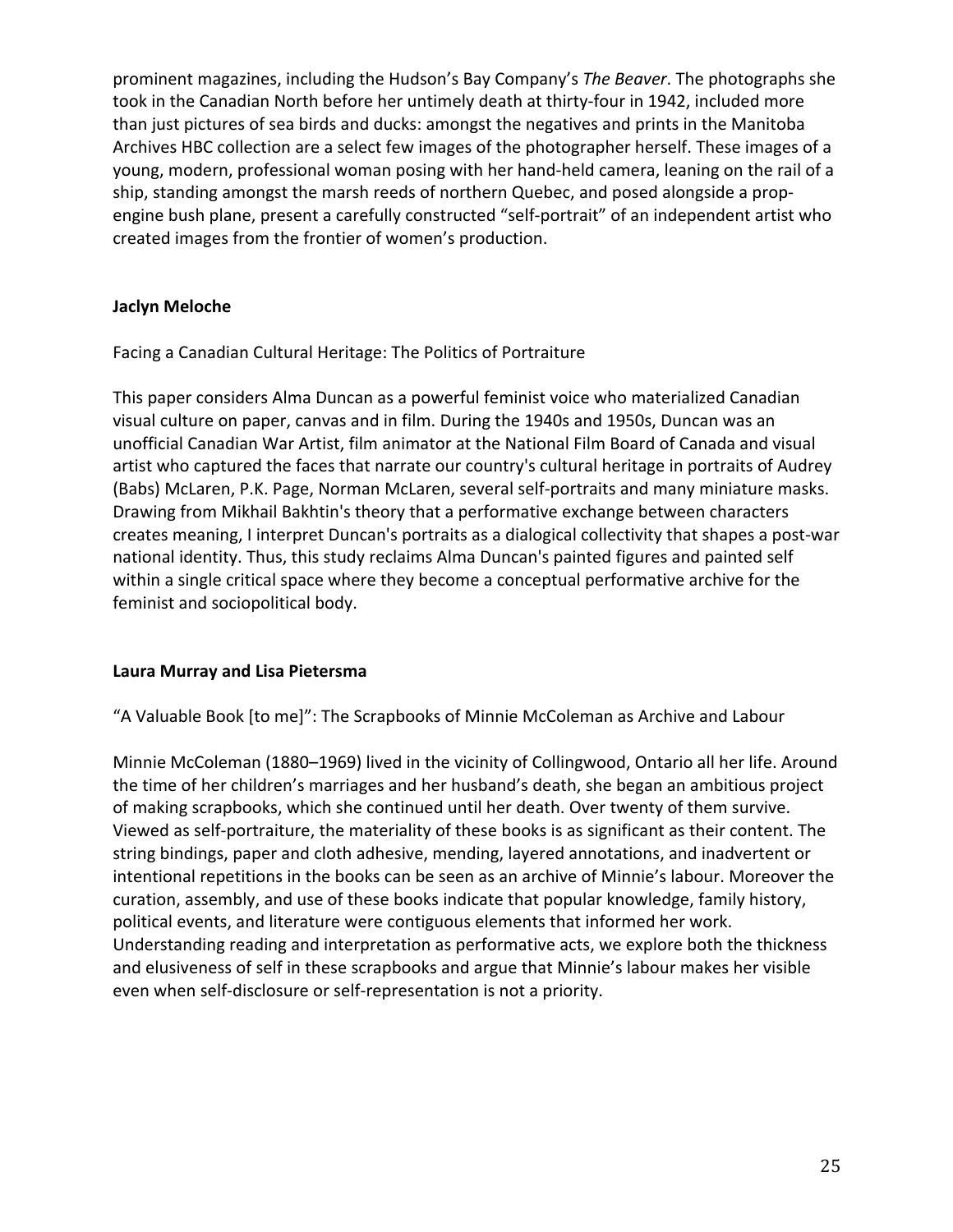# **Alexandra Nahwegahbow**

From Great-Grandmothers to Great-Granddaughters: Representations of Generational Ties in Baby Carriers and Birchbark Baskets

As vessels, baby carriers and birchbark baskets were made to carry and hold. But beyond their utility they can also be valued as containers of stories, memory and familial ties. Individually crafted and ornamented with care, these objects are in themselves portraits of the women who made them and the generations of daughters who inherited their patterns and skill. In broadening the scope of self-portraiture, this paper will explore two objects from Bear Island, Ontario. The first is a baby carrier of Madeline Katt Theriault, author of the memoir Moose to *Moccasins: The Story of Ka Kita Wa Pa No Kwe,* and the second is a birchbark basket made by her great-grandmother, Angele Katt. Reunited in the Royal Ontario Museum collection and currently on view together, these entwined objects carry and hold a multi-generational story from a great-grandmother to her great-granddaughter.

# **Carey Pallister**

# Sister Marie Osithe's Self-Portraiture

The topic of art by Canadian Women Religious has largely been overlooked by academics, in part because religious artists have customarily worked in anonymity, striving for humility, repressing the sin of Pride, and simultaneously believing that talent was a gift from God. Sister Marie Osithe (Elizabeth Laboissiere), one of the preeminent artists of the Congregation of the Sisters of St. Ann, was an artist, architect and photographer. I will present a farewell scene painted in 1934, which, I will argue, is not only a self-portrait but a portrait of her whole community. This work reveals Sister Marie Osithe's attempt to express personality without succumbing to egotism and her struggle to honour God-given talent while remaining humble.

# **Michelle Paquette**

De l'invisibilité à l'agentivité : les représentations canadiennes-françaises de Kateri Tekakwitha

Cette communication portera sur une partie de mon mémoire de maîtrise dans lequel j'aborde l'iconographie de la première sainte autochtone Kateri Tekakwitha (1656-1680) produite au Québec entre 1900 et 1960. Je présenterai ici trois œuvres de femmes artistes exclues du canon canadien : le tableau peint *Blessed Kateri Tekakwitha* (1927) de Mother Mary Nealis, les photographies de l'hagiographie *Kateri Tekakwitha, la plus belle fleur épanouie au bord du Saint-Laurent* (1939) tirées du court-métrage de Jeanne Bouvier, et les illustrations de Simone Hudon-Beaulac issues de la biographie *Kateri Tekakwitha : Vierge Mohawk* (1960). Il s'agira ici d'examiner les rapports complexes entre Artiste et Sujet qui sous-tendent la création de ces œuvres à partir d'une approche théorique féministe postcoloniale favorisant l'agentivité des modèles.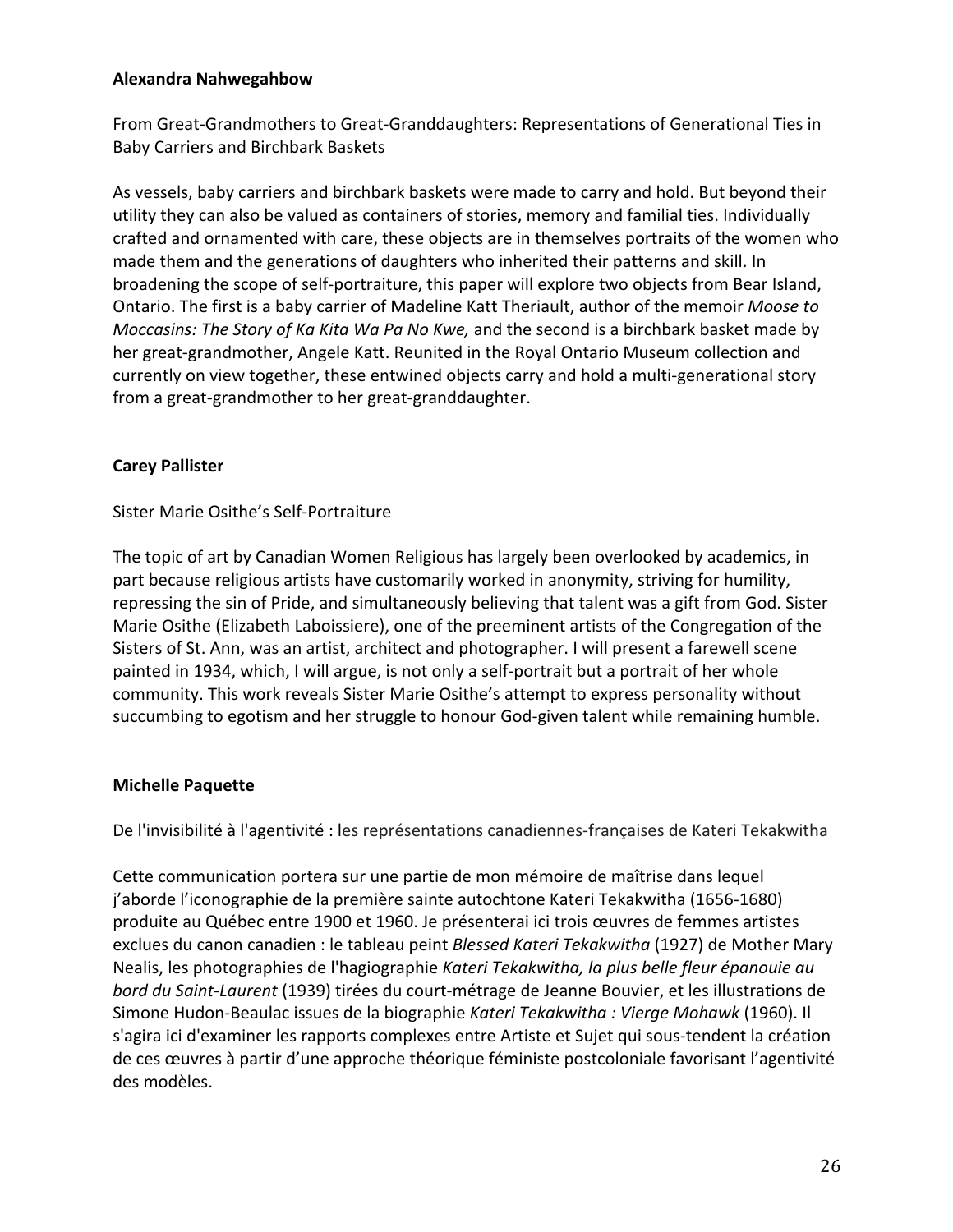# **Lara Perry**

# Nan Cheney and the Gift of Portraits

A portrait is an index of its sitter, and also of its maker, and in the case of a self-portrait, it is a complex realization of both simultaneously. The images that the act of self portraiture produces are particularly complex in the case of women artists, since in them we see an explicit negotiation of the contradictions and pleasures associated with women's artistic identity. But there are other mechanisms than the mirror image associated with conventional selfportraiture, through which individuals may construct such self-representations. Identity is relational as well as existential, and our social networks help us to establish and sustain the activities and self-perceptions that may also be described by the mirror. The role of the portrait in these processes can be understood through Marcel Mauss's description of the gift as something that emblematizes a reciprocal social obligation to receive and repay. I will consider the role of portraiture as a gift of artistic identity in the life and work of Nan Lawson Cheney, a Ottawa/Vancouver portraitist, landscape painter and medical artist whose circle of friends included many prominent artists of the 1930s. In particular, I will examine the role of portraiture in her relationships with artists Emily Carr and Lilias Newton, which helped to establish and promote Cheney's career as an artist.

## **Jennifer Salahub**

"Remember Me When This You See"

In 1831, a young woman meticulously wrought an embroidered text on a small circle of bound silk. Using hair, she stitched a poignant verse that begins "Remember Me, When This You See." During the nineteenth century any lady wanting to be recognized or remembered was likely to dismiss the traditional self-portrait as "vainglorious" and would have turned instead to the more meaningful materials in her workbasket for inspiration. Unlike Proust's madeleines that evoked involuntary memories, the objects that are the focus of this paper were specifically created to evoke "voluntary memories" of the maker. Looking at several historic examples, specifically crazy quilts from the late 19th and early 20th Centuries, I will show that fashionable domestic needlework provides not only meaningful insights into the ongoing attitudes and mores of the period but, in selected cases, are autobiographical documents that may be interpreted as meaningful self-portraits by Canadian women.

# **Catherine Sinclair**

Circling the Essential: Alma Duncan's *Women Series* (1964–1967)

This paper considers a unique series of abstract drawings by Ottawa-based artist Alma Duncan (1917-2004) entitled *Women Series* (1964-67). Potent in their simplicity, they are executed with black conté on white paper and exhibit geometrical anthropomorphic forms that hover between realism and abstraction. By 1964 Duncan had been drawing the human form in figure studies, portraits, and self-portraits for more than twenty-five years. Yet this series represents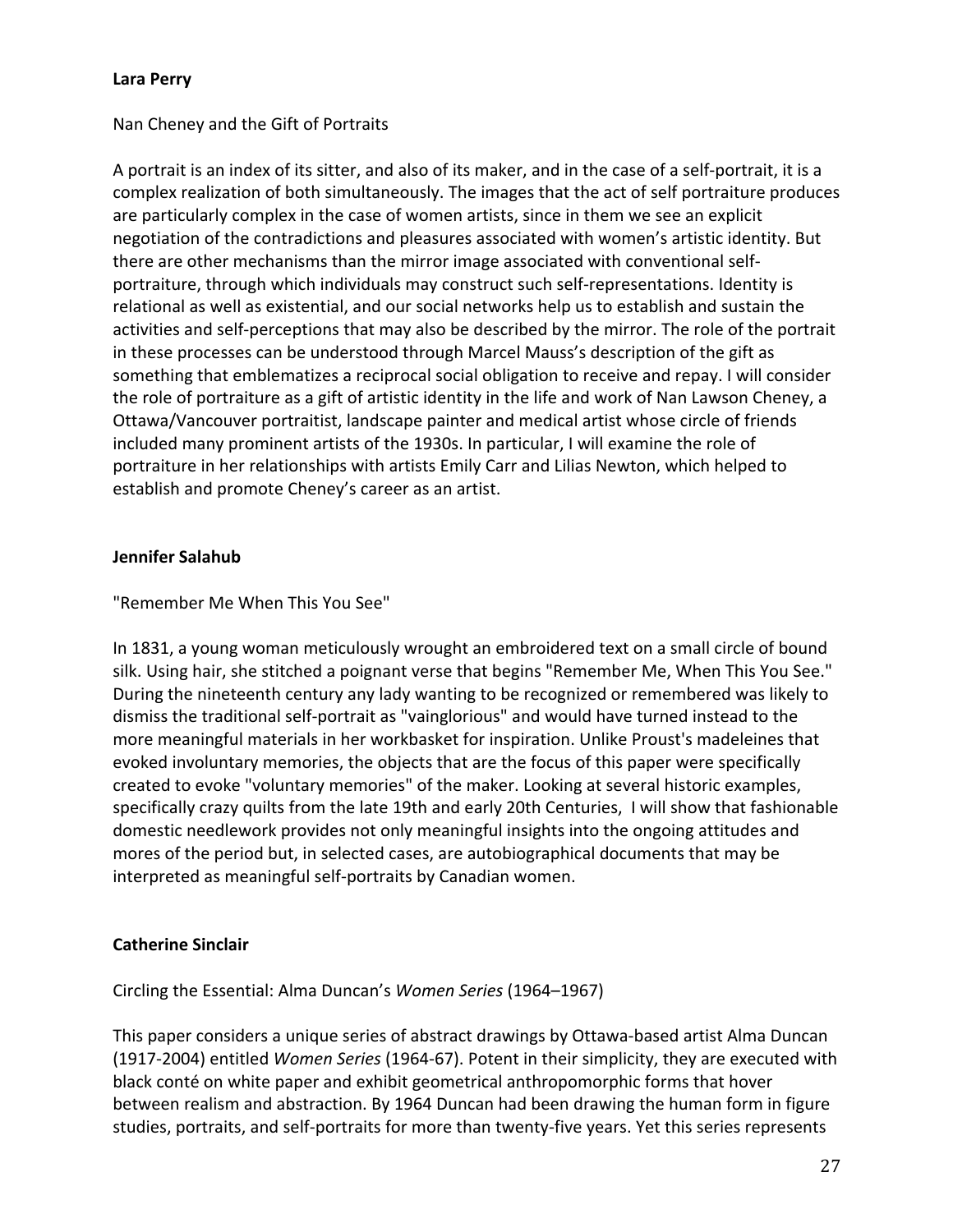her first attempt to conceptualize the body, and more specifically, the female body. Despite Duncan's lack of an explicitly feminist goal, the Women Series is situated within second-wave feminism and represents a contribution to feminist visual culture. The drawings expand on the self-representation found in her earlier self-portraits to explore her place within a more universal examination of the domestic, sexual and political roles that stereotyped women in the professional sphere.

# **Julia Skelly**

"Oh Doctor, is it alright if I keep on my bracelet?" Probing Prudence Heward's Epistolary Self-Portrait

Montreal artist Prudence Heward is known for her portraits of inscrutable, self-contained women. Although she did not paint any formal self-portraits, she was not averse to sketching herself. One of her rare drawn self-portraits appears at the end of a letter, now in the archives of Queen's University, that she wrote to her friend Isabel McLaughlin. In the 1944 letter Heward recounts how, when her doctor told her to disrobe, she cried out, "Oh doctor, is it alright if I keep on my bracelet?" The sketch represents a naked Heward partially covering her body with her arms and wearing only a bracelet. This paper will consider Heward's epistolary self-portrait in terms of female friendship, intimacy and discourses related to the female nude in late nineteenth- and early twentieth-century modernist art.

# **Colleen Skidmore**

Mary Schäffer: "She Who Colors Slides"

"The answer must be: imagine," concluded Carolyn Heilbrun, in her quest to understand women and self-identity. Mary Schäffer's photographs and texts of her journeys in the Rocky Mountains in the early twentieth century resonated with audiences in their day and now engage readers whose interests range from conservation and environmentalism to Aboriginal histories, women's writing, photography histories, and wilderness studies. Much of this work relies on Schäffer biographies. But "can an 'author' exist," Margaret Atwood asks, "apart from the work and the name attached to it?" What happens, asks Jill Lepore, when "the boundary between history and fiction" blurs, as it does in Schäffer's writing and photography? And what is the effect of what Stephen J. Gould calls "literary bias"—communicating experience through the framework and canon of storytelling—on a woman artist's acts of self-representation and the creation of knowledge and meaning?

# **Devon Smither**

Duration and Unfinish in Pegi Nicol MacLeod's Self-Portraits

From 1925 to 1939 Canadian artist Pegi Nicol MacLeod executed a number of self-portraits, with her signature loose, undulating brushstrokes and fluid lines of bold colour, that were often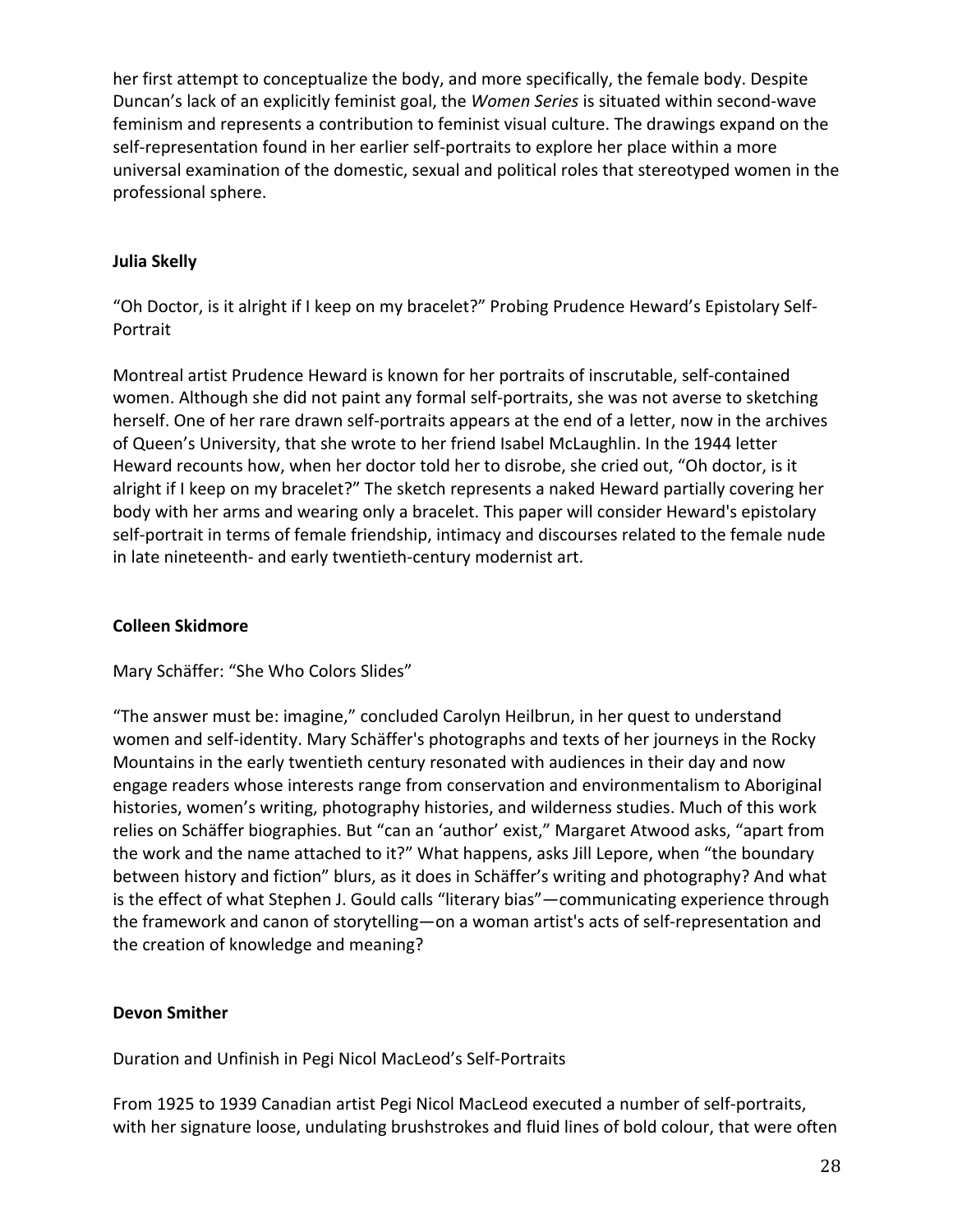criticized as unfinished. I argue that the Surrealist, open-ended experimental quality of MacLeod's paintings counters the masculinist formulation of the masterpiece as fully resolved. Furthermore, MacLeod's use of her own body subverts modernist art history's suppression of the embodied, desiring artistic subject. Moving away from a psycho-biographical interpretation of MacLeod's paintings, I argue that her self-portraits are deeply ambiguous and prompt durational looking that takes into account time and its embodied relations. MacLeod's selfportraits do not conform to the convention of a death-like mask that objectifies the subject, rather they challenge the fixed stability of subjectivity.

# **Tanya Southcott**

The Photography of Edith Mather

From 1966–85, Edith Mather, an amateur Montreal-based photographer, walked the city's downtown neighbourhoods with a seemingly singular purpose – to document the evolving streetscape. She began these walks each morning by packing a pram with her son, camera, and supplies, and each evening meticulously recorded the places they visited. The resulting collection of over 4000 images reveals the city through candid, black and white photographs that Mather developed and printed in her home darkroom, then annotated and catalogued in a series of handmade albums that she donated to Montreal's McCord Museum in 2012. While her photographs reflect the broader social and political contexts in which they were formed, they are also acts of self-representation, documenting a highly individual endeavour much like a personal diary. Capturing the intersection between personal experience and collective memory, Mather extends the self-portrait to the scale of the city.

## **Susan Surette**

Greta Dale's Clay Reliefs: Professionalism, Feminism and Femininity

How did Toronto muralist Greta Dale represent herself as a professional ceramicist capable of engaging in large-scale projects when the press highlighted her physical "fragility," judging as "ridiculous" the idea she could manoeuvre tons of clay? The 1960s was a key moment in the development of Canadian professional ceramics including its integration into modernist Canadian architectural spaces. Although not well documented, Dale completed impressive commissions, including several for Montreal churches, Sarco Canada and the Manitoba Centennial Concert Hall. Working big, as this paper will argue, was essential for a woman muralist's professional self-representation. This was even more so the case as one of Dale's mediums, clay, was a craft material discursively attached to domestic spaces and associated with traditional gendered roles.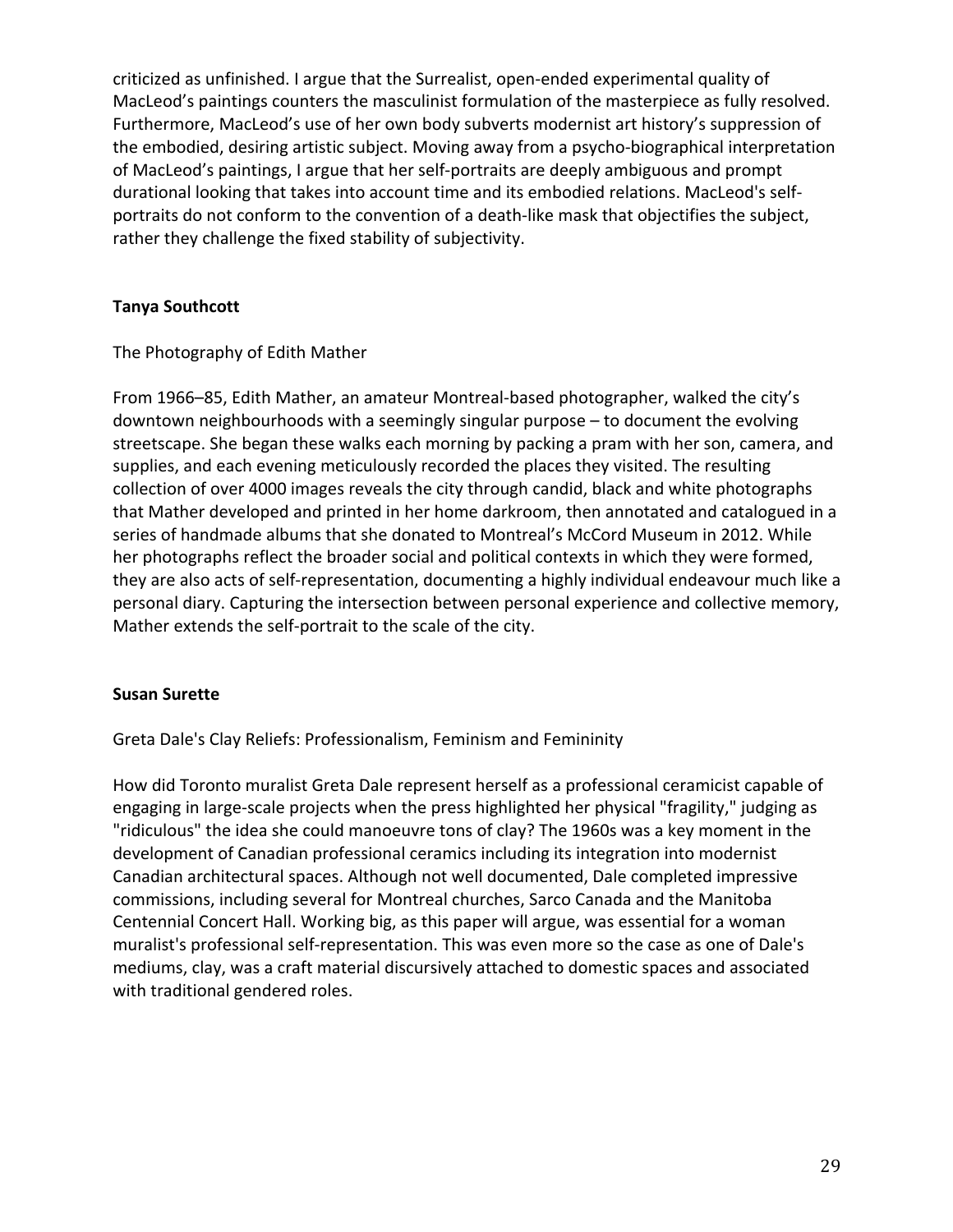# **Andrea Terry**

Treks, Traces, and Technology: Contemporary Challenges to Historical Art

What is the relationship between selfhood and landscape? While conceptions of landscape art have typically been governed by romantic and nationalist paradigms, Thunder Bay-based contemporary artist Julie Cosgrove challenges such paradigms. Cosgrove's canvases, characterized as "abstract landscape paintings," reflect her journeys, from pursuing a sevenmonth nomadic "yurt-to-yurt" horse trek in Mongolia to working as a wilderness canoe guide in Northwestern Ontario. In Cosgrove's solo exhibition *Nowhere is a Place* (2014), the artworks capture variations in the artist's physical, mental and digital presence – derived from her use of tracking technologies in and outside the studio space  $-$  on the painted surface. Locating Cosgrove's work within a larger socio-historical context, I compare it with work by earlier Canadian landscape artists, both male and female, in order to consider the gendered implications of the genre -- notably in terms of the erasures and inscriptions of the self in the land. 

# **Georgiana Uhlyarik**

# Christiane Pflug: A Certain Degree of Truthfulness

I consider Christiane Pflug's self-portraits, with particular focus on her drawings from the early 1960s. Many are unfinished sketches that reveal her process and focus; I compare her selfportraits with her many drawings of pigeons (they are the pigeons of artist and family friend Anton van Dalen). Pflug's work has been considered through a psychoanalytical framework, which sought to insert her into the academic discourse appropriate to the 1980s and 1990s. I approach her drawing as an intensely intimate activity, which reveals her own distinctive construction of the self through materials and process. I have invited women artists with a particular interest in drawing to a series of intense viewings and discussions of Pflug's works at the Art Gallery of Ontario. For my analysis I draw on these discussions, and the insights I have gained through these contemporary women artists' eyes.

## **Kathleen Vaughan**

Cartographies of Self: Portrait of the Artist as an Urban Dog Walker

Drawing on her experience of dog walking in urban green spaces and forests, artist/academic Kathleen Vaughan's on-going series of textile maps explores the political ecology of these sites, as regularly experienced in the company of her dog. Using cloth piecing and digital and hand embroidery, her works version official representations of space and add traces of her multiple perambulations to become triangulated self-portraits: the self as construed relationally over time through place and pet. Presenting an illustrated talk with respect to one map, *Lachine Canal*, Kathleen Vaughan explores the sense of self embodied in its material construction, which references this post-industrial, gentrifying cityscape of Montreal.